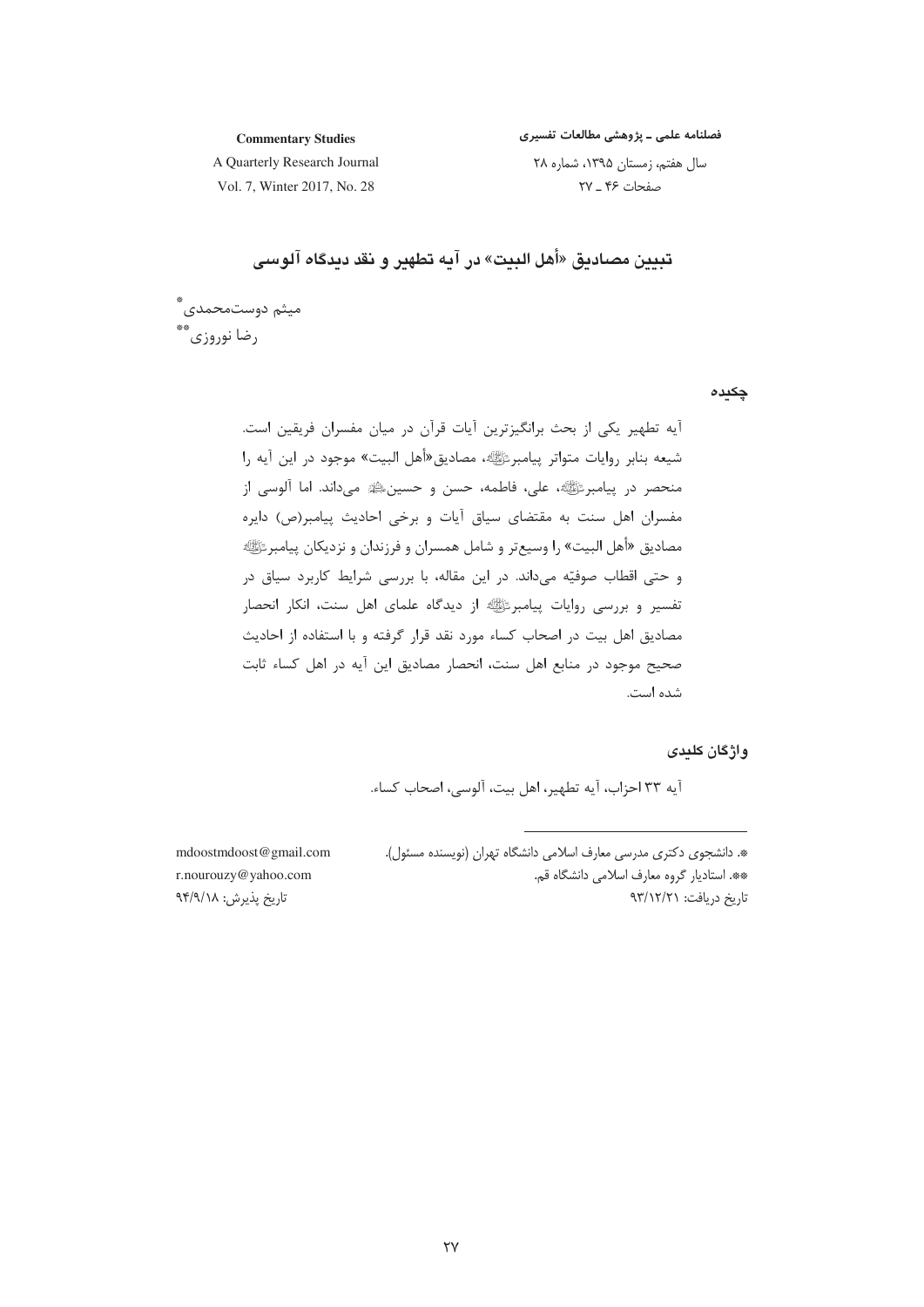آيه تطهير؛ «إنَّماٰ يُرِيدُ اللَّهُ لِيُذْهِبَ عَنْكُمُ الرِّجْسَ اَهْلَ الْبَيْتِ وَيُطَهِّرَكُمْ تَطْهيرًا» (احزاب / ٣٣)، ازجمله آياتي است که در تفسیر آن میان اندیشمندان جهان اسلام مناقشات مختلفی صورت گرفته است. در دیدگاه شیعه و اهلسنت اين آيه در مقام اثبات فضيلت ويژهاي براي عده خاصي بهعنوان «أهل|لبيت» است، به اعتقاد شيعه پیامبرﷺ، علیﷺ، فاطمه، ﷺ و حسنینﷺ مصادیق انحصاری اهل بیت هستند و این آیه در مقام اثبات عصمت آنها وارد شده است. خدای متعال به اراده تکوینی خود خواسته است که هر گونه آلودگی و پلیدی را از این ذوات مقدس دور نماید و آنان را از کلیه خطاها و اشتباهات در امان دارد.

دیدگاه اهلسنت در خصوص مصادیق این آیه متفاوت است. برخی این آیه را مختصّ به همسران پیامبرﷺ دانسته و برخی دیگر آن را شامل پیامبرﷺ و همسران و فرزندان آن حضرت دانستهاند. اما آلوسی، مفسّر و فقیه اهلسنت، در تفسیر خود به مخالفت با دیدگاه شیعه و اهلسنت میپردازد. او ادعای انحصار مصادیق آیه تطهیر در همسران پیامبرﷺ را مردود میداند. وی معتقد است آیه تطهیر شامل پیامبرﷺ، علیﷺ، فاطمهﷺ و حسنینﷺ است اما این آیه منحصر در این ذوات مقدّس نیست و شامل همسران و فرزندان پیامبرﷺ و خویشاوندان آن حضرت، که زندگی کردن آنها با پیامبرﷺ در یک خانه زشت و قبيح نباشد، نيز مي گردد. بر اين اساس، از منظر او اقطاب صوفيه، مانند عبدالقادر گيلاني، نيز از جمله اهل بيت بهشمار مي روند. (آلوسي، ١٣١۵: ١١ / ٢٠٠ \_ ١٩۴)

برخی محققان شیعه در نقد دیدگاه آلوسی مطالب مختلفی را مطرح نمودهاند (حیدری، ۱۴۲۴: ۲۳۶ ـ ۲۳۲: قزوینی، ۱۴۲۰: ۴۲۶ \_ ۴۱۳؛ فكرى، ۱۳۸۴: ۲۲۸ \_ ۲۱۶) و در این زمینه مقالهای نیز به رشته تحریر درآمده است (حسن وندی و اکبرنژاد، ۱۳۹۰: ۱۲۸ \_ ۱۱۱) اما بهنظر نگارندگان با توجه به اینکه آلوسی دیدگاههای متعددی را در تفسیر این آیه مطرح کرده است و برای هر کدام دلایل مختلفی بهصورت نامنظم آورده و در آخر، همه آنها را مردود دانسته و دیدگاه خود را با ادله دیگری مطرح می کند، این امر موجب صعوبت در تشخیص دیدگاه برگزیده آلوسی و موجب خطای برخی از محققان در تشخیص ادلّه مرتبط با دیدگاه وی گردیده است تا جایی که در بعضی نوشتهها در عوض نقد ادلّه دیدگاه او، به نقد ادلّه نظرات مرجوح پرداختهاند (همان)، ٰ از این٫رو لازم است با تبیین دیدگاه آلوسی و ادلّه آن، به نقد و بررسی دقیق آن پرداخته شود. در این

طرح مسئله

۱. نگارنده مقاله مذکور، هر چند که دیدگاه آلوسی در تبیین مصادیق «أهل البیت» را بهدرستی تشخیص داده است، اما در تشخيص ادلّه آلوسي بر اثبات ديدگاه خود، موفق نبوده و به اشتباه ادلّه مدعيان انحصار مصاديق «أهل البيت» در همسران پیامبرﷺ را نقد کرده است. آلوسی هر چند ادعای این دسته از مفسران را در ذیل آیه مطرح میکند و شواهدی در تأیید آن میآورد اما در ادامه، این ادلّه و شواهد را مردود دانسته است.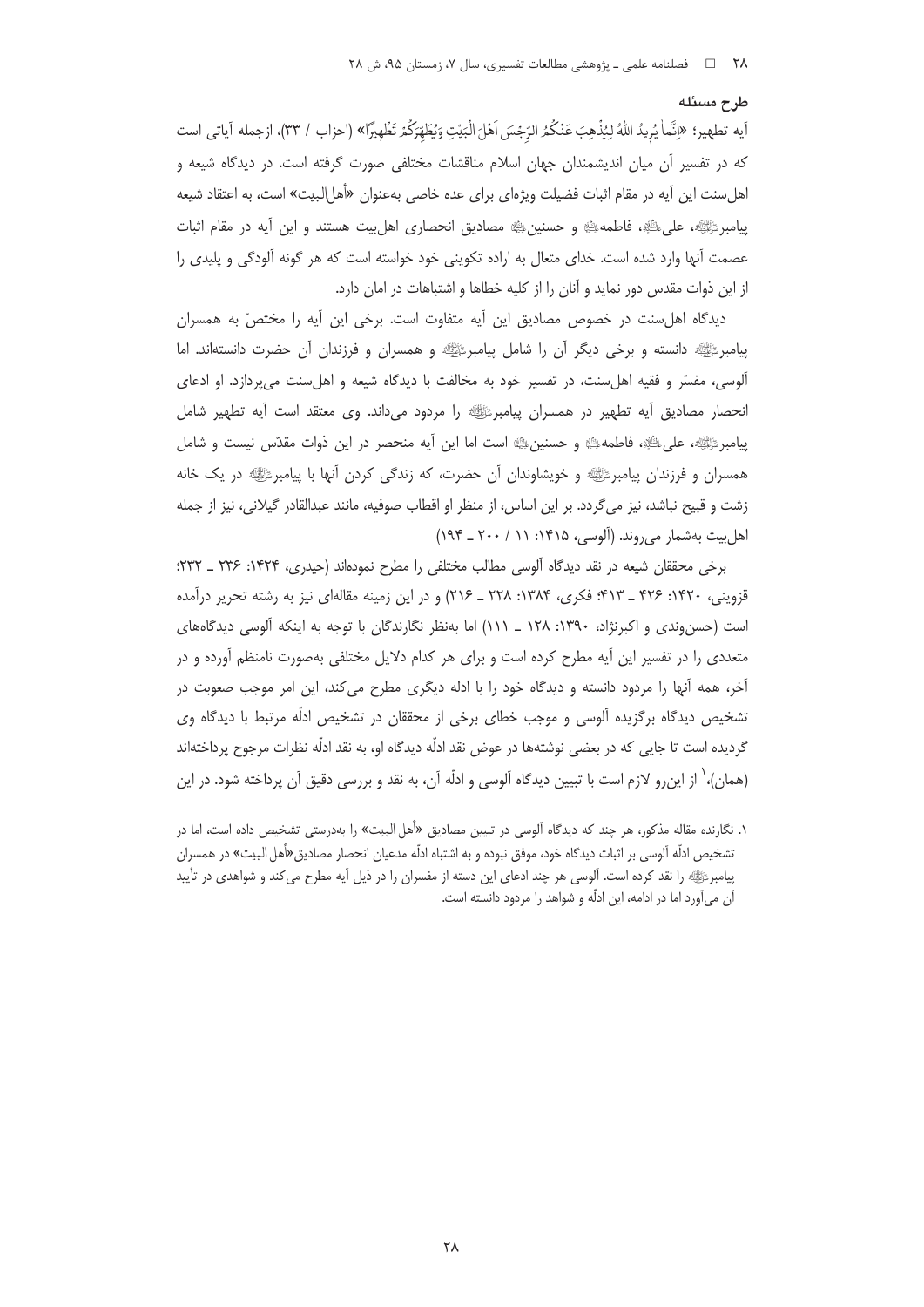تبيين مصاديق «أهل البيت» در آيه تطهير و نقد ديدگاه آلوسي □ ٢٩

نوشتار سعی شده که با توجه به منابع روایی اهلسنت و اقوال علمای آنها، در ضمن نقد دیدگاه آلوسی، به تبيين تفسير صحيح آيه تطهير و مصاديق آن پرداخته شود.

## دیدگاه آلوسی در تفسیر آیه تطهیر

آلوسی در ذیل آیه تطهیر به شکل تفصیلی به بیان دیدگاههای مختلف مفسران پرداخته و آنها را نقد نموده است. او به نقد دیدگاه شیعه در مورد مصادیق «أهل البیت» و دلالت آن بر عصمت آنها می پردازد. وی با رد دیدگاه شیعه مدعای خویش را، که تا حدی شبیه به نظر مشهور مفسران اهلسنت است، با ادلهای بهظاهر قانع کننده اثبات مے کند.

# مراد از «أهل البيت» در آيه تطهير

آلوسی معتقد است «أهل البیت» مختص به اهل کساء نبوده و شامل افراد دیگری نیز میشود. وی در این باره میگوید هرکسی که نسبت نزدیک و رابطه قوی با پیامبر اکرمﷺ داشته باشد بهگونهای که از جهت عرفی سکونتش با آن حضرت در یک خانه زشت و قبیح نباشد، مصداق اهل بیت خواهد بود که با این ملاک همسران و فرزندان آن حضرت و اهل کساء مقصود این آیه می شوند. (همان: ۱۹۹)

آلوسی با پذیرش برخی مطالب مطرح شده از سوی افرادی مانند ابن حجر هیتمی (هیتمی، ۱۴۱۷: ۲ / ۴۲۵) به رد انحصار «أهل|لبیت» در اهل کساء میپردازد. این افراد معتقدند که مراد از «البیت» در این آیه، خانه محل سكونت پيامبرئﷺ است و مقصود از أن «خانه نبوت و رسالت» نيست. بهعقيده آنها «أهل البيت» شامل هر فردی میشود که رابطه نزدیکی با این خانه داشته باشد. این رابطه نزدیک یا به این صورت است که در آن خانه سکونتش دائمی و به اداره خانه و رسیدگی به امور آن می پردازد، مانند همسران، یا به این صورت است که فقط در آن خانه سکونت دائم دارد و به اداره و رسیدگی به امور منزل کاری ندارد، مانند فرزندان و یا اینکه رابطه خویشاوندی نزدیکی با صاحبخانه دارد که معمولاً بدون دعوت، به آن خانه رفت و آمد می کند و کسی مانع او نمیشود، مانند فرزندانی که دیگر در آن خانه ساکن نیستند و نوهها. (همان: ۱۹۵) آلوسی برای ادعای خود دو دلیل دارد: ۱. اقتضای سیاق آیات؛ ۲. احادیث پیامبرﷺ

### دليل اول: سياق آيات

قواعد و عوامل متعددی برای شناخت معنا و مفهوم یک متن وجود دارد. برخی از این قواعد در آغاز ظهور تفاسیر، برای شناخت معانی عبارتهای قرآنی در بین مفسران متداول بوده است اما برخی از این قواعد هنوز به شکل یک قاعده دارای تعریف مشخّص و شرایط و ضوابط معین در نیامده بود. یکی از این قواعد که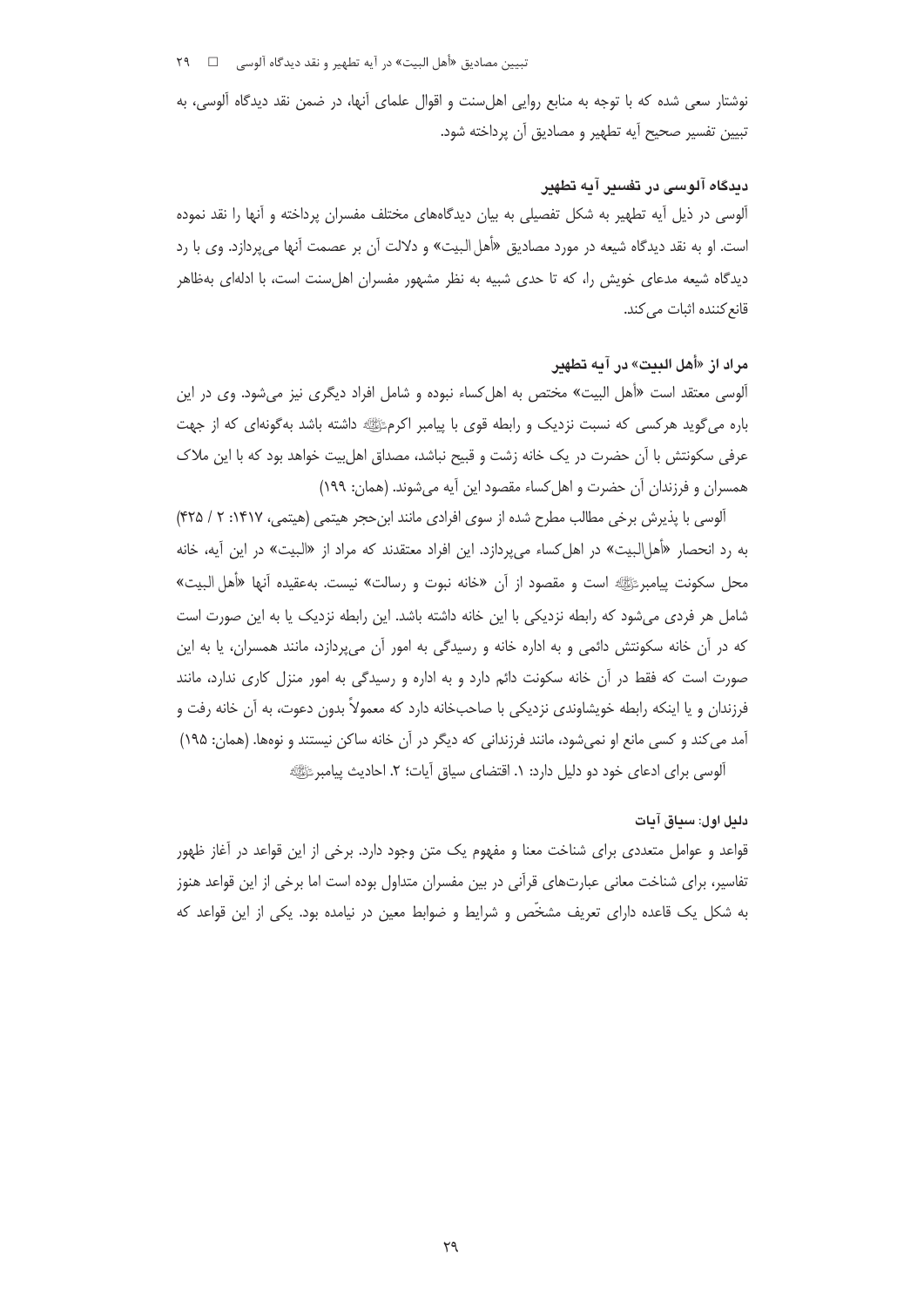دارای اهمیت فراوانی است، قاعده سیاق است. (عبدالله، ۱۴۲۳: ۸۷۷ ـ ۸۳۷) سیاق؛ یعنی برای شناخت معنای یک جمله از یک متن، همه آن متن باید در نظر گرفته شود و آن جمله باید در ضمن آن متن معنا شود و الفاظ آن جمله با توجه به جملات دیگر آن متن، معنایابی و مصداق شناسی شود. (عروی، ۱۴۲۸: ۷۹)

آلوسی مدعی است که سیاق آیات بیانگر این است که آیه تطهیر شامل همسران پیامبرﷺ نیز میشود و پیامبرﷺ باید اشخاص دیگری که مصداق این آیه هستند و سیاق آیات بیان کننده ورود آنها در دایره اهل بیت نیست را نام ببرد تا معنای آیه بهطور کامل واضح شود. ازهمین رو پیامبرﷺ در احادیث متعددی حضرت علی، فاطمه، حسن و حسینﷺ را داخل در مصادیق این آیه اعلام کرده است. بنابراین عدم تصریح پیامبرﷺ به داخل بود همسرانش در مصادیق اهل بیت به این دلیل است که بنابر ظهور سیاق آیات، مسلّم است که همسران پیامبرﷺ جزء اهل پیت هستند و دیگر نیازی به تکرار و تأکید بر آن نیست. (آلوسی، ۱۴۱۵: ۱۱ / ۱۹۶ ـ ۱۹۵)

آلوسی هر چند که میداند معنای لغوی «أهل» مطلق بوده و شامل همسران و فرزندان و نزدیکان میشود اما در مقام استدلال بر مدعای خویش، به قول لغویین استناد نمی کند؛ زیرا همان گونه که ابن قیم (م ٧٥١ ق) نيز تصريح كرده است، سياق مى تواند عام را تخصيص زند و مطلق را مقيد كند و موجب خروج برخی از مصادیق از دایره حکم شود. (جوزیه، بیتا: ۴ / ۹) بنابراین آلوسی باید برای تعیین معنای این لفظ و اثبات ادعای خود به سیاق آیه تمسّک کند.

#### بررسی و نقد

در پاسخ به این ادعای آلوسی باید گفت هر چند تمسّک به سیاق در تبیین معانی آیات قرآن در نزد مفسران بسیاری مانند طبری (طبری، ۱۴۲۰: ۹ / ۳۸۹)، احمد بن علی رازی (رازی، ۱۴۱۵: ۲ / ۵۸۶)، شیخ طوسی (طوسی، بی تا: ۸ / ۵۰۹)، طبرسی (طبرسی، ۱۳۷۲: ۸ / ۷۰۲)، قرطبی (قرطبی، ۱۳۸۴: ۱۰ / ۳۳)، بیضاوی (بيضاوى، ١٤١٨: ٣ / ٢٤٣)، نسفى (نسفى، ١٤١٩: ١ / ١٩٣)، ابوحيان اندلسى (اندلسى، ١٤٢٠: ١ / ٣٩۴)، ابن کثیر (دمشقی، ۱۴۱۹: ۴ / ۳۳۸)، زرکشی (زرکشی، ۱۳۷۶: ۲ / ۲۰۰ همان، ۱۴۱۴: ۸ / ۵۴) مورد پذیرش واقع شده است و آن را در جهت شناخت مفهوم آیات به کار بردهاند و حتی آن را بهعنوان مرجّحی برای برگزیدن قول برتر از میان اقوال متعدد استفاده کردهاند، اما هیچگاه استفاده از سیاق را بی قید و شرط و بدون ضابطه نیذیرفتهاند. در گذشته مفسران به شکل مجزا به تبیین شرایط و ضوابط استفاده از سیاق نیرداختند اما در خلال تفسیر خود به برخی از احکام و شرایط آن اشاره کردهاند.

طبری که تفسیر او از جمله کهنترین تفاسیری است که به استفاده از قاعده سیاق اهمیت داده است (کنعانی، ۱۳۸۴: ۳۴) تمسّک به سیاق برای کشف معنای آیات را مختصّ به جایی می داند که دلیل معتبری برخلاف آن وجود نداشته باشد، اما در جایی که دلیلی بر خلاف آن وجود داشته باشد آن دلیل مقدم بر سیاق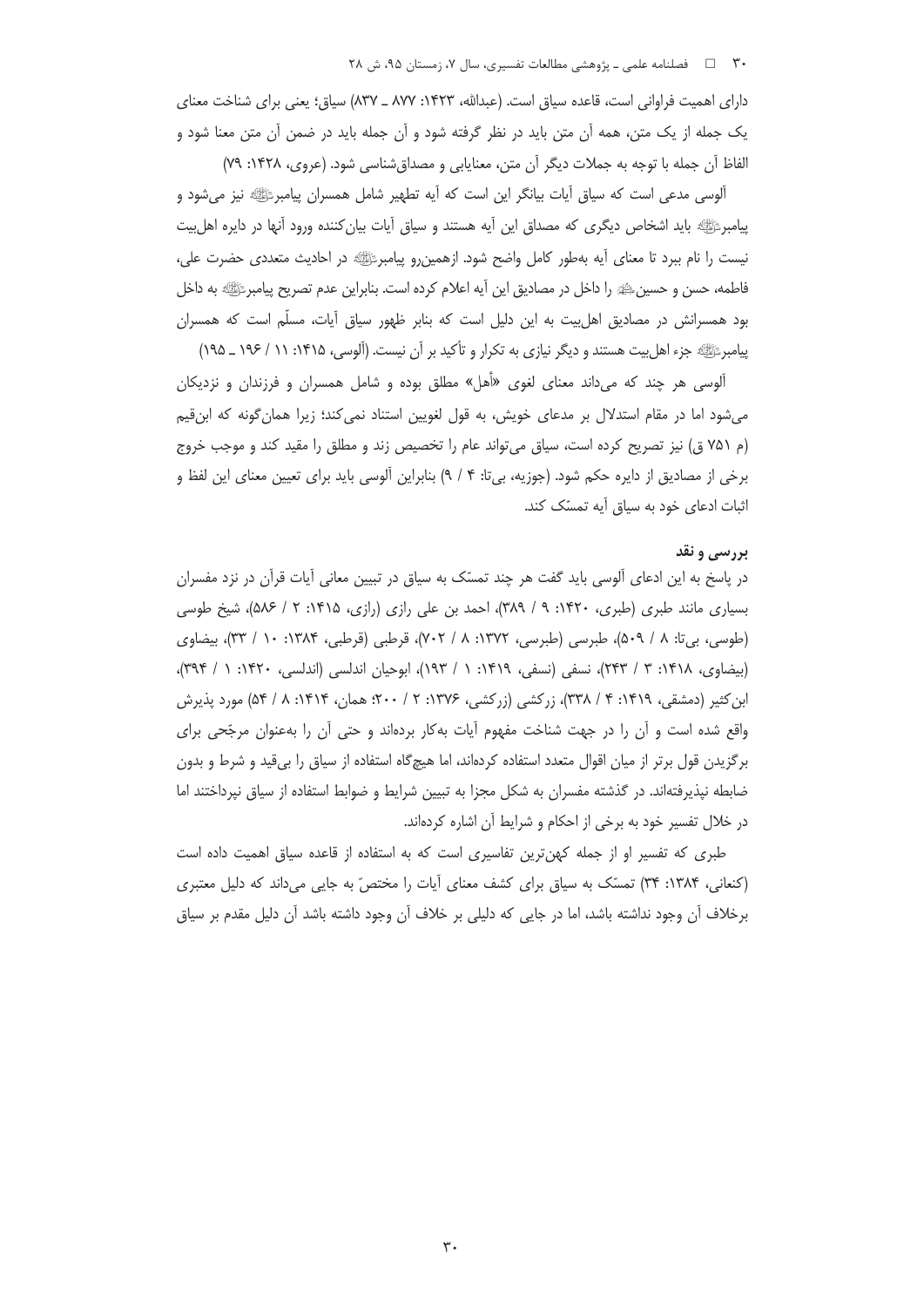تبيين مصاديق «أهل البيت» در آيه تطهير و نقد ديدگاه آلوسي □ ٣١

می شود. (طبری، ۱۴۲۰: ۱۷ / ۵۸۸) به عقیده وی دلالت ظاهر آیات دیگر، حدیث صحیح از پیامبرﷺ (همان: ٩ / ٣٨٩) و اجماع امت (همان: ١۵ / ٢٣؛ ۴ / ٥٨٨) دليل هاي معتبري هستند كه در تعارض با سياق بر اُن مقدم مے شوند.

زرکشی نیز معتقد است که در تفسیر آیات اگر حدیث معتبری از پیامبرﷺ در ذیل آن وجود داشته باشد باید به آن تمسک جست و در صورت فقدان حدیث به اقوال صحابه و در نبود آن به تفسیر تابعین رجوع شود. وی تمسّک به سیاق را در جایی می داند که هیچ یک از موارد مذکور وجود نداشته باشد. (زرکشی، ۱۳۷۶: ۲ / ۱۷۲) سیوطی نیز این مطلب را از او نقل می کند و آن را می پذیرد. (سپوطی، ۱۳۹۴: ۴ / ۲۲۱)

سلیمان بن عبدالقوی طوفی (م ۷۱۶ ق)، عالم و محقّق حنبلی، نیز معتقد است که چنانچه احادیثی از پیامبرﷺ در ذیل آیات وجود داشته باشد که با مقتضای سیاق آیات در تعارض باشد، آن روایات مقدّم بر سیاق می شوند و آن سیاق فایدهای نخواهد داشت. (طوفی، ۱۴۰۷: ۳ / ۱۱۰)

در أيه تطهير نيز از طرفي سياق أيات دلالت ميكند بر اينكه «اهل البيت» شامل همسران پيامبرﷺ میشود اما از سویی دیگر روایات متعددی از پیامبر اکرمﷺ در ذیل این اَیه شریفه وجود دارد که «اَهل البیت» را به گونهای تفسیر کرده است که شامل همسران او نمی شود بلکه مختص به اهل کساء است، بنابراین با توجه به این گفتار مفسران، برای شناخت معنای این آیه نمی توان به سیاق آیات متمسّک شد بلکه باید از روایات صحیح و معتبر پیروی کرد. برخی از محققان معاصر نیز سیاق آیات را دلیلی بر اینکه «أهل البيت» شامل همسران پيامبرﷺ نيز مي شود، آوردهاند (نخبه من علماء التفسير، ١۴٣١: ۶ / ١١١) كه با توجه به مطالب گذشته پاسخ به ادعای آنها نیز روشن گردید؛ زیرا در جایی که روایات مطلبی را بر خلاف آنچه که از سیاق فهمیده میشود بیان کنند، باید روایات را بر سیاق آیه مقدم نمود و آیه را بر اساس مفاد روایات تفسیر کرد. در مباحث پیش رو روایات صحیحی که برخلاف مفاد سیاق، آیه تطهیر را منحصر در پنج ذات مقدس میداند را بیان می کنیم.

#### دليل دوم: احاديث ييامبر ﷺ

ألوسي معتقد است كه روايات پيامبرﷺ در ذيل أيه تطهير دلالت بر انحصار نميكند و مصاديق «أهل البيت» منحصر در اهل كساء نيست. وي براي اثبات ادعاي خود به احاديثي اشاره مي كند كه پيامبرﷺ افراد دیگری را نیز در دایره اهل بیت داخل نموده و آنها را جزء اهل بیت خود بهشمار آورده است.

# بررسی و نقد

در پاسخ به این ادعای آلوسی باید یادآور شویم که اولاً: روایات مورد ادعای وی تعارضی با انحصار موجود در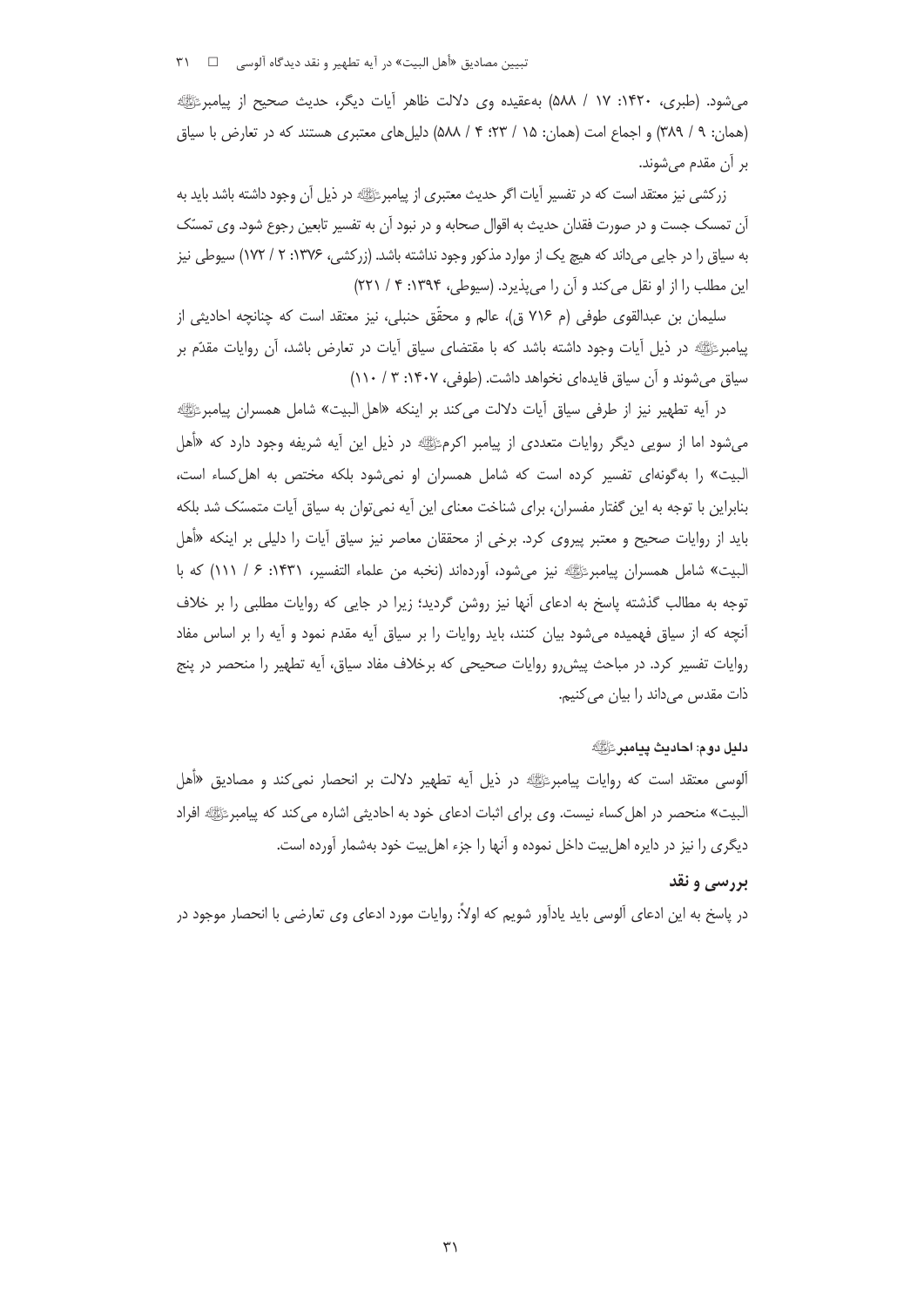روايات اصحاب كساء ندارد و نمي تواند انحصار فهميده شده از رفتار و گفتار پيامبرﷺ را از بين ببرد؛ زيرا اگر فرق میان کاربرد «اهل بیت» در معنای لغوی و عرفی آن با کاربرد آن در اصطلاح قرآنی موجود در این آیه معلوم گردد وجه جمع ميان اين روايات واضح مي شود. ثانياً: چنانچه اين وجه جمع مورد قبول واقع نشود و تعارض دلالی میان این روایات، مستقر دانسته شود، باید روایات دالّ بر انحصار را مقدّم کرد و روایات معارض آن را کنار نهاد؛ زیرا تعداد روایات نافی انحصار بسیار کم است و از جهت سندی نیز با مشکلات متعددی مواجهاند بنابراین نمی توانند در برابر روایات متواتری که اسناد صحیح و ظهور در انحصار دارند مقاومت کنند و اگر روایت صحیحی در نفی انحصار وجود داشته باشد، خبر واحد بوده و روایات متواتر بر آن مقدّم میشوند. (حیدری، ۱۴۲۴: ۲۳۸)

در اینجا لازم است برای پاسخ تفصیلی به ادعای آلوسی به بیان روایات مورد استناد او و نقد و بررسی آنها پرداخته شود.

### روايت اول

آلوسی میگوید روایت امسلمه به شکلهای مختلفی نقل شده است که در برخی از این نقلها هنگامی که امسلمه از پیامبرﷺ سؤال میکند که آیا من هم از اهلِبیت تو هستم؟ پاسخ پیامبرﷺ با چنین عباراتی بیان شده است: «إِنَّکِ إِلَي خَيرٍ» (تزمذی، ۱۳۹۵: ۵ / ۶۹۹؛ ابویعلی، ۱۴۰۴: ۱۲ / ۴۵۱) و«أَنْتِ مِنْ صَالِحِي نِسَائِ» (آجرّي، ١۴٢٠: ۴ / ٢٠٩۵) و«أَنْتِ زَوْجُ النَّبي صَلَّي اللهُ عَلَيهِ وَسَلَّمَ وَإِلَي ـأَوْ عَلَي ـخَيرٍ» (طبراني، بيتا: ب: ٣ / ٥۴) و«إِنَّك إِلَي خَيرِ، إِنَّك مِنْ أَزْوَاجِ النَّبِي صَلَّي اللَّهُ عَلَيهِ وَسَلَّمَ» (اصبهانى، ١۴١٩: ۶ / ٣٢٢٢) و اجازه ورود به کساء را به او نمیدهند و او را جزء همسران خود میشمارند نه اهل بیت، اما در برخی دیگر از نقلها، پیامبرﷺ در جواب سؤال امسلمه با عبارت «بَلَى، فَادْخُلِي في الْكسَاءِ» (شيباني، ١۴٢١: ۴۴ / ١٧٣؛ همان، ۱۴۰۳: ۲ / ۶۸۵) به او پاسخ مثبت داده و او را به جمع اهلبیت خود داخل می کنند و در نَقلی دیگر، وی را در زمره اهلبيت دانسته است: فَقُلْتُ: «يا رَسُولَ اللهِ، أَمَا أَنَا مِنْ أَهْلِالْبَيتِ؟» قَالَ: «بَلَى إنْ شَاءَ اللهُ تَعَالَى». (بيهقي،  $(714 / 7.1974$ 

از دیدگاه ألوسی این نقلهای متفاوت هیچ تعارضی با یکدیگر ندارند؛ زیرا همانطور که محبالدین طبری (م ۶۹۴ ق) با توجه به قرائنی معتقد است که این واقعه در خانه امسلمه تکرار شده است (طبری، ۱۳۵۴: ۲۲)، میتوان گفت که در برخی دفعات پیامبرﷺ او را از اهل خود دانستهاند و در کساء داخل کردند و در دفعات دیگر چون با توجه به سیاق آیات مسلّم بوده است که همسران پیامبرﷺ نیز جزء اهلبیت هستند، دیگر نیازی به ورودش به کساء نبوده است. (آلوسی، ۱۴۱۵: ۱۱ / ۱۹۶)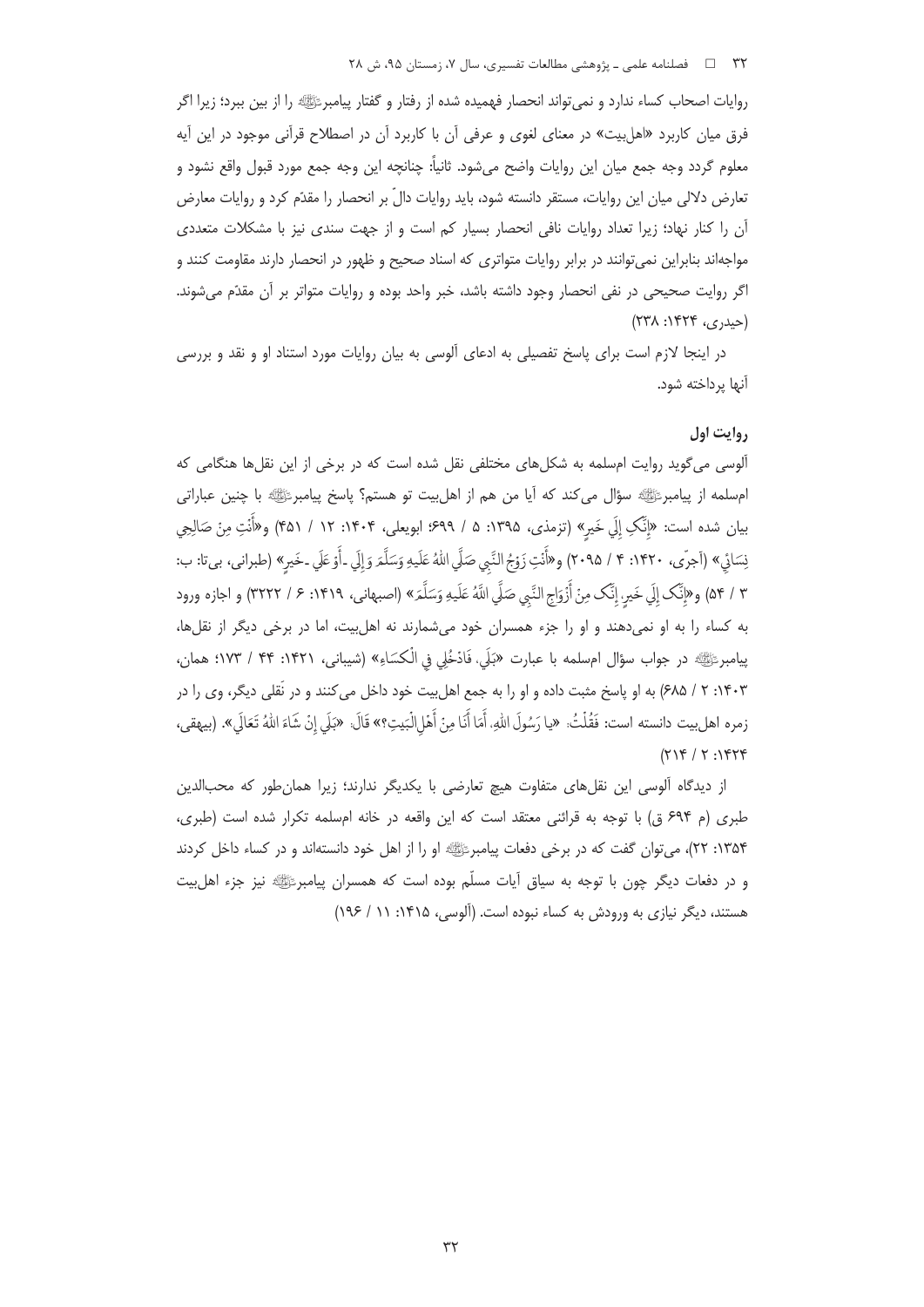اشتباه ایشان در این است که در تعارض بین روایاتی که امسلمه را داخل در اهل بیت ندانسته و بین مقتضای سیاق آیات، که ظهور در حضور همسران پیامبرﷺ در مصادیق «أهل البیت» دارد، مقتضای سیاق آیات را مسلّم گرفته و آن را مقدّم بر آن روایات معارض می کند و روایات معارض را به گونهای معنا می کند که کاملاً مطابق با مقتضای سیاق آیات باشند؛ در حالی که همانطور که اشاره کردیم علمای تفسیر معتقدند در تعارض بین سیاق و بین روایات پیامبرﷺ» باید روایات را بر سیاق مقدّم کرد و در این حالت سیاق فایدهای نخواهد داشت.

از طرفی دیگر ادعای ایشان در مورد معنای روایاتی که در آن اجازه ورود لمه به کساء داده نشده است با فهم خودِ امسلمه از پاسخ پیامبرﷺ تعارض دارد؛ زیرا ابوبکر آجری (م ۳۶۰ ق) با سند معتبر نقل می کند که امِسلمه يس از نقل ياسخ پيامبرﷺ كه فرمودند: «أُنْتِ مِنْ صَالِحِي نِسَائِي» مي گويد: «فَلَوْ قَالَ: «نَعَمْ»كانَ أُحَبَّ إِلَى مِمَّا تَطْلُعُ عَلَيهِ الشَّمْسُ وَتَغْرُبُ» (آجري، ١۴٢٠: ۴ / ٢٠٩۵)؛ يعني اگر حضرت در پاسخ سؤال من كه يرسيدم: آيا من نيز جزء «اهل البيت» هستم؟ مي فرمودند: «بله»، براي من با ارزش تر از آنچه كه خورشيد بر آن میتابد، بود. واضح است که با توجه به این کلام امسلمه، مقصود پیامبرﷺ از این پاسخ، انکار حضور وی در میان مصادیق آیه تطهیر بوده است، بنابراین این روایات بهگونهای با سیاق تعارض دارند که نمی توان آنها را با یکدیگر جمع کرد.

برای رسیدن به وجه جمع صحیح این روایات باید به این نکته توجه شود که کلمه «اهل بیت» از جهت لغوی شامل فرزندان و همسران و خویشان بسیار نزدیک می شود و در این معنا اختلافی نداریم بلکه نزاع ما در تعیین مراد از «أهل البیت» موجود در این آیه است، که شامل چه کسانی میشود؟ به نظر نگارنده وجه جمع این روایات فرق گذاشتن میان معنای لغوی اهلبیت و معنای موردنظر از آن در این آیه شریفه است. در أن روايات متعدد و فراواني كه پيامبرﷺ حضرت على، فاطمه، حسن و حسينﷺ را به گرد خود جمع كردند و آيه تطهير را قرائت نمودند و فرمودند اينها اهلِبيت من هستند، حضرت در مقام بيان مراد از «أهلِالبيت» موجود در این آیه بودند که با معنای لغوی و عرفی آن تفاوت دارد و هیچ یک از همسران و خویشان را در بر نمی گیرد، اما اینکه در برخی موارد امسلمه را از اهل بیت خود دانستهاند مرادشان «اهل بیت» لغوی بوده است که شامل همسران نیز میشود. این وجه جمع میان این روایات، توسط طحاوی (م ۳۲۱ ق) نیز تأیید و مورد قبول واقع شده است. (طحاوي، ۱۴۱۵: ۲ / ۲۴۵ ـ ۲۴۴)

تفاوت میان معنای لغوی اهل بیت و معنای موردنظر این أیه با تأمّل در گفتار و رفتار پیامبرﷺ روشن میشود. براساس برخی روایات، با اینکه امسلمه در آنجا حضور داشته است اما پیامبرﷺ او را در ابتدا وارد جمع خود نمی کنند بلکه پس از آنکه آیه تطهیر را تلاوت فرمودند و بر مصادیق آن تطبیق دادند و برای

 $\tau\tau$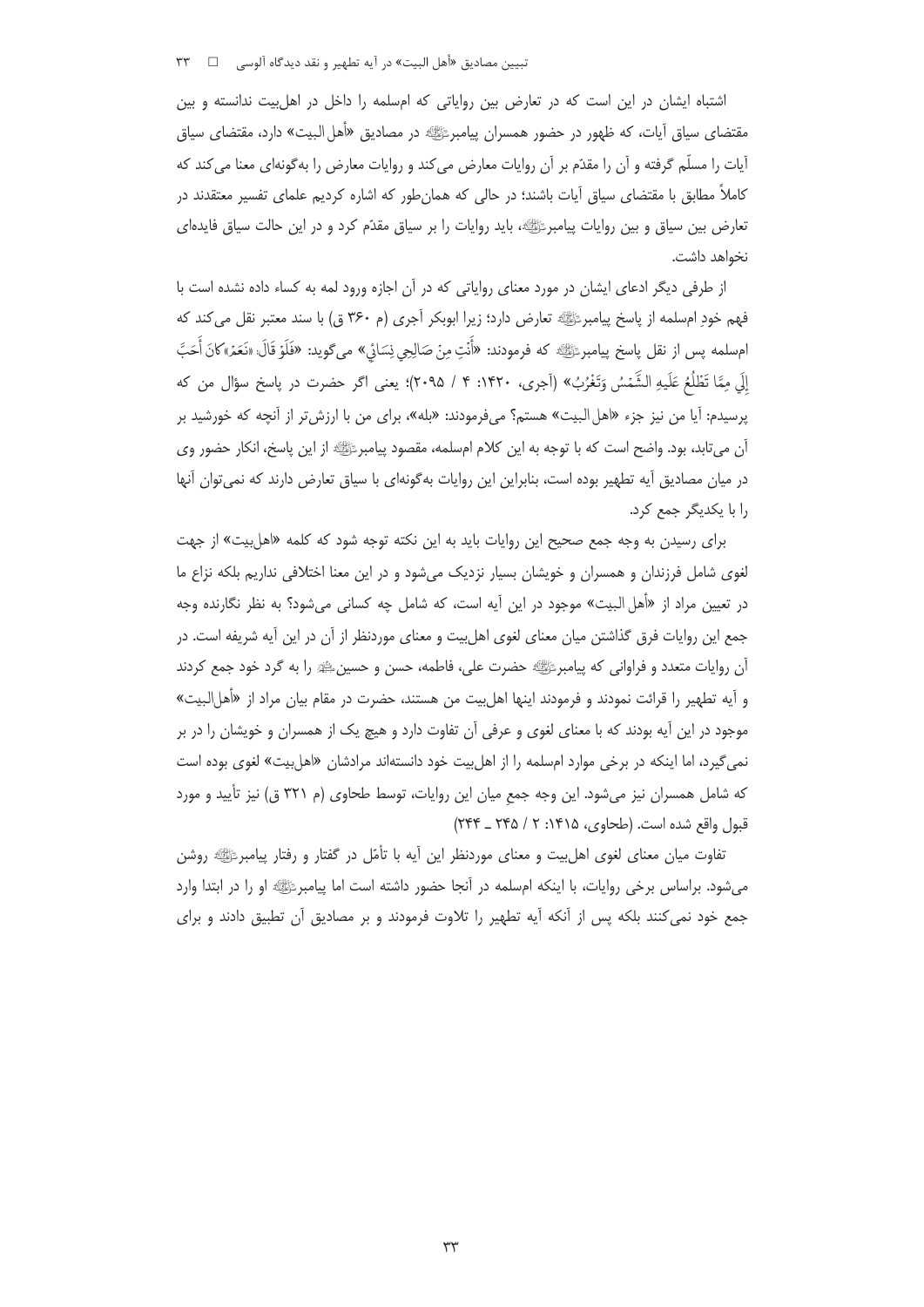اهل بیت دعا کردند، به او اجازه ورود به کساء میدهند و وی را از اهل خود به حساب میآورند. البته بدون اینکه آیه را در مورد وی بهکار برند و بر او تطبیق دهند و امسلمه به این مسئله تصریح میکند. (شیبانی، ۰۱۴۰۳: ۲ / ۶۸۵)<sup>٬</sup> استعمال لفظ اهل بیت در معنای لغوی و عرفی آن مختص به اینجا نبوده و پیامبرﷺ در موارد دیگری نیز لفظ اهل را در معنای لغوی آن بهکار بردهاند و مرادشان یکی از همسران خود یا برخی خویشاوندان نزدیک بوده است. (بخاری، ۱۴۲۲: ۳ / ۱۷۳)

این وجه جمعی که بیان شد، توسط روایتی از امسلمه که حاکم نیشابوری آن را نقل می کند و بنابر مبانی صحیح بخاری آن را صحیح میداند و ذهبی (م ۷۴۸ ق) نیز آن را بنابر مبانی صحیح مسلم صحیح دانسته است، تأييد مي¢مود. ام∞لمه از پيامبرﷺ ميپرسد: «يا رَسُولَ اللَّهِ، مَا أَنَا مِنْ أَهْلِ الْبَيتِ؟» حضرت در پاسخ فرمودند: «إِنَّكِ أَهْلِي خَيرُّ وَهَؤُلَاءِ اهلِييتِي». (حاكم نيشابوري، بيتا: ٢ / ٣١۶)

### روايت دوم

آلوسی برای اثبات مطلق بودن «أهل البیت» و شامل شدن خویشان و نزدیکان پیامبرﷺ، به روایتی از یپامبرﷺ اشاره می کند. (آلوسی، ۱۴۱۵: ۱۱ / ۱۹۶) در این روایت، پیامبرﷺ عباس عموی خود و فرزندانش را در ملحفهای در برمیگیرد و آنها را اهلبیت خود میخواند و میفرماید: «اللَّهُمَّ هَؤُلَاءِ اهلبیتی وَعِتْرَتِي فَاسْتُرْهُمْ مِنَ النَّارِ كِمَا سَتَرْتُهُمْ بِهَذِهِ الشَّمْلَهِ». (طبراني، بي تا، الف: ۴ / ۳۵٪؛ راوندي، ۱۴۰۹: ۱ / ۴۷) این روایت از جهت سند اشکالات متعددی دارد و نمی تواند مورد قبول علما قرار گیرد؛ زیرا در سندی که ابنقانع بغدادي (م ۳۵۱ ق) براي اين روايت آورده است «محمد بن زكريا بن دينار» وجود دارد (بغدادي، ۱۴۱۸: ۲ / ۷۳) که ذهبی وی را از جمله راویان ضعیف میداند (ذهبی، ۲۰۰۳: ۶ / ۸۰۳؛ عسقلانی، ۲۰۰۲: ۷ / ۱۳۹) گرچه نجاشی (م ۴۵۰ ق) در رجال خود او را از شیعیان برجسته بصره و از افراد مورد اطمینان و ثقه به حساب آورده است. (نجاشی، ۱۴۰۷: ۳۴۷ ـ ۳۴۶) در سندی که طبرانی (م ۳۶۰ ق) در کتاب *المعجم* /لأوسط براي اين روايت آورده است «حكم بن البراء» و فرزندش «عبدالرحمن بن حكم» وجود دارند كه هر دو مجهولند و نامی از آنها در کتب رجالی اهل سنت نیست. (طبرانی، بی تا، الف: ۴ / ۲۳۵) اما در سندی که طبراني در كتاب *المعجم الكبير* خود آورده است «عبد الله بن عثمان وقاصي» وجود دارد (طبراني، بي تا، ب: ١٩ / ٢۶٣) كه در نزد ذهبى مجهول است و او را نمى شناسد و برخى ديگر نيز او را ضعيف شمردهاند.

١ متن روايت: قُلْتُ: «يَا رَسُولَ اللَّهِ، أَلَسْتُ مِنْ أَهْلِكَ؟» قَالَ: «بَلِّي، فَادْخُلِي في الْكِسَاءِ» قَالَتْ: «فَدَخَلْتُ فِي الْكِسَاءِ بَعْدَ مَا قَضَي دُعَاءَهُ لِابْنِ عَمِّهِ عَلِيِّ وَابْنَيْهِ وَابْنَتِهِ فَاطِمَهِ».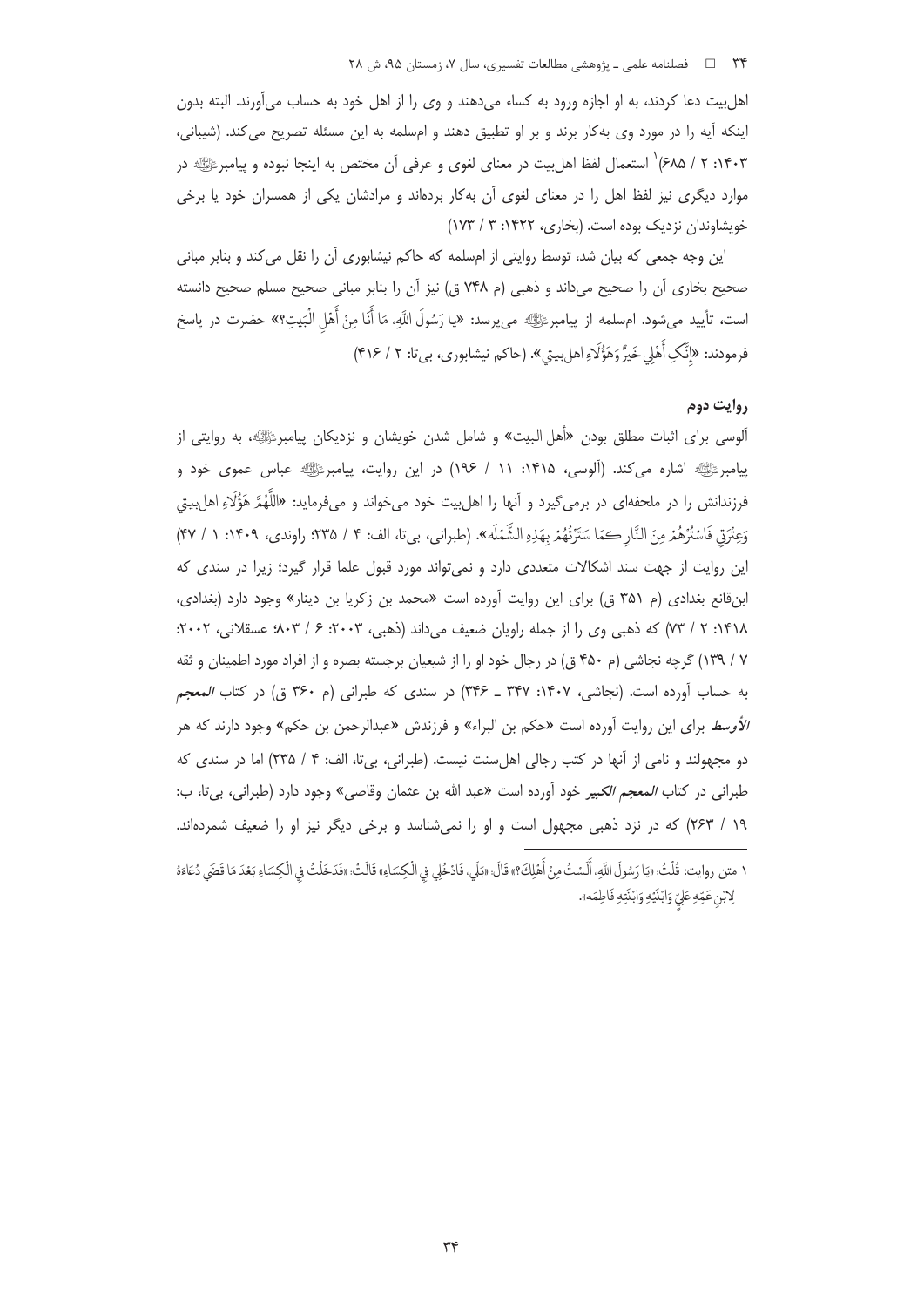(عسقلانی، ۱۳۲۶: ۵ / ۵۱۳ \_ ۵۱۲) این روایت با چنین سندی در سنن ابن ماجه وجود دارد که ناصرالدین البانی (م ۱۴۲۰ ق) در تعلیقات خود بر سنن ابنِ ماجه آن را ضعیف دانسته است. (قزوینی، بی تا: ۶۱۴) در سندی که ابونعیم اصبهانی (م ۴۳۰ ق) برای این روایت آورده است علاوه بر آن دو نفر مجهولی که در سند طبراني در *المعجم الاوسط* بودند، «مروان بن ضرار فزاري» نيز وجود دارد كه او هم مجهول است. (اصبهاني،  $(1YY5 / Y : YY)$ 

اگر این روایت را، با صرف نظر از اشکالات سندی که علمای اهلِسنت بر آن وارد کردهاند، بپذیریم اشکالی به مدعای ما وارد نمیشود؛ زیرا در این روایت پیامبرﷺ لفظ «اهلبیت» را در معنای لغوی و عرفی آن، که شامل خویشاندان نزدیک است، بهکار بردهاند و ربطی به«أهل البیت» موجود در آیه تطهیر ندارد (مظفر، ١۴٢٢: ۴ / ٣٧٣)؛ چرا كه هرگاه پيامبرﷺ در مقام تبيين آيه تطهير بودهاند با قرائت اين آيه آن را بر مصادیقش تطبیق می کردند، مانند روایت امسلمه، در حالی که در این روایت هیچ اشارهای به این آیه شریفه نشده است و این نشانهای بر عدم ارتباط این روایت با مصادیق آیه تطهیر است.

# ,وايت سوم

آلوسی در ادعای دیگری مدعی وجود برخی روایاتی شده است که پیامبرﷺ بقیه دختران و همسران و نزدیکان خود را به اهل کساء (حضرت علی، فاطمه، حسن و حسینﷺ) اضافه کرده است و با این عمل أنها را نيز مصداق اين آيه معرفي نموده است. (آلوسي، ١۴١۵: ١١ / ١٩۶) اين ادعا قبل از ايشان توسط ابن حجر هيتمي (م٩٧۴ق) در كتاب *الصواعق المحرقه* مطرح شده است. هيتمي مي5ويد: «و في روايه أنه ضَمَّ إلَى هَؤُلَاءِ (أهل الكساء) بَقِيه بَنَاته وأقاربه وأزواجه». (هيتمي، ١۴١٧: ٢ / ۴۲۴) هيتمي به همين جمله اكتفا كرده و هيچ روايتي را براي اثبات اين ادعاي خود نمي آورد و آلوسي نيز، دقيقاً مانند هيتمي فقط به بيان اين ادعا اكتفا کرده است. نگارنده در تحقیقات خود و جستجو در کتابهای مختلف اهلسنت چنین روایتی را پیدا نکرده است. مؤسسه الرساله بیروت کتاب تفسیر *روح المعانی* آلوسی را با بهترین و جامعترین تحقیق و تخریج، که توسط گروهی از محققان اهلِسنت انجام شده است، به چاپ رسانده است و این محققان نیز برای این ادعای ألوسي، هيچ روايتي پيدا نكردهاند و تصريح كردهاند: «لمر نقف على هذه الروايه» (ألوسي، ١۴٣١: ٢١ / ٣٠٣) همانطور که در تحقیق دیگر کتاب *روح المعانی* که در قاهره چاپ شده است، محققان آن نیز چنین روایتی را يبدأ نكردهاند. (ألوسى، ١۴٢۶: ٢٢ / ٢۶٠) همچنين محققان مختلفى كتاب *الصواعق المحرقه* را تحقيق کردهاند و روایاتی را که مصنف در این کتاب ذکر کرده و یا بهوجود آنها اشاره کرده را گردآوری و مصدریابی کردهاند اما أنها نیز روایتی برای این ادعا نیافتهاند. در تحقیقی که توسط عبدالرحمن بن عبدالله الترکی و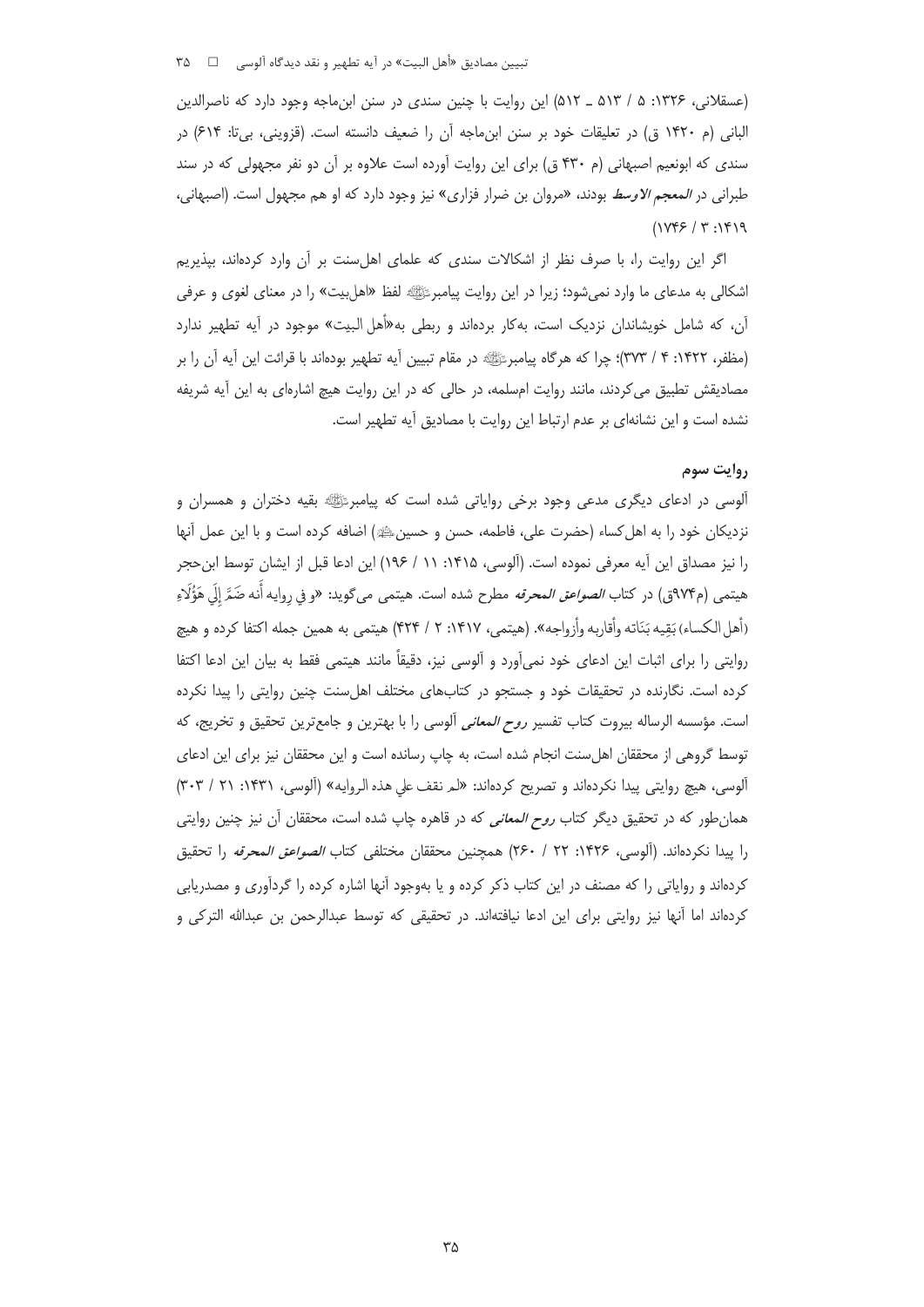كامل محمد الخراط صورت گرفته است، هيچ حديثي در ذيل اين ادعاى هيتمي پيدا نشده است. (هيتمي، ١۴١٧: ٢ / ۴٢۴) همچنين در تحقيقي كه توسط ابوعبدالله مصطفى بن العدوى و شحات احمد محمد صورت گرفته است، نیز هیچ روایتی برای این ادعای مصنف پیدا نشده است. (هیتمی، ۱۴۲۹: ۴۱۹) همچنین خانم مها بنت عبداللطيف بن عبدالله العبد اللطيف، دانشجوي كارشناسي ارشد دانشگاه ام القرى مكه مكرَّمه، در پایاننامه خود به تحقیق و تخریج احادیث کتاب *الصواعق المحرقه*، زیر نظر عبدالعزیز مرشدی و عبدالله شفيع، اساتيد دانشكده «الدعوه و اصول الدين» آن دانشگاه، پرداخته است، وي نيز على رغم تلاش هاي فراوان و قابل تقدیری که برای مصدریابی احادیث این کتاب انجام داده است، هیچ حدیثی برای این ادعای هيتمي ييدا نكرده است. (مها بنت عبداللطيف، ١۴٢٢ \_ ١٤٢١: ٣٨۶) بنابراين على رغم تحقيقات فراوان محققان، هیچ روایتی برای این ادعای هیتمی و آلوسی پیدا نشده است.

## ادعای عدم روایت صحیح در شأن نزول آیه تطهیر

ألوسی در ادعایی دیگر، با اشاره به روایت ابوسعید خدری، که دلالت بر نزول أیه تطهیر در شأن پنج نفر (پیامبرﷺ، حضرت علی، فاطمه، حسن و حسین) می کند، می6وید این روایت دلالت بر حصر ندارد؛ زیرا این روايت فاقد علامات حصر است و عدد نيز مفهوم ندارد و مدعي مي شود كه اين روايت صحيح نيست و مي گويد:

در احادیث صحیحی که تا بهحال از پیامبرﷺ در مورد شأن نزول آیات قرآن دیدهام، هیچ روایتی به این شکل در مورد آیات قرآن سراغ ندارم. (آلوسی، ۱۴۱۵: ۱۱ / ۱۹۷)

### بررسي و نقد

ادعای ضعف روایت ابوسعید خدری ادعای صحیحی است و سبب این ضعف حضور «عطیه بن سعد بن جناده عوفي» در سند اين روايت است (طبري، ١۴۲۰: ٢٠ / ٢۶٣؛ سيوطي، ١۴٠۴: ۵ / ١٩٨) كه ذهبي وي را ضعيف مي<اند (ذهبي، ١۴٠۵: ۵ / ٣٢۵) و برخي از علماي اهلِسنت نيز حديث او را معتبر نمي<انند. (مزَّى، ۱۴۰۰: ۲۰ / ۱۴۹ \_ ۱۴۵) او در نزد بزرگان رجالی شیعه نیز توثیق و تأیید نشده است. (خویی، ۱۳۷۲: ۱۲ / ۱۶۳) بنابراین روایت فوق دارای اشکال سندی است، اما ضعف سند این روایت موجب حکم به عدم حجّیت و کنار گذاشتن آن نمی شود؛ زیرا مضمون آن توسط احادیث متعدد و صحیحی که با این مضمون در کتب فریقین وجود دارد تقویت شده و اطمینان به صدور آن حاصل میشود و در نتیجه قابل قبول خواهد بود.

آلوسی مدعی شده که در روایات صحیحی که در شأن نزول آیات از پیامبرﷺ دیده است، چنین روایتی وجود ندارد، در حالی که در روایات متعددی که در کتب معتبر اهلسنت وجود دارد آمده است که پیامبرﷺ پس از نزول این آیه بارها آن را قرائت کرده و مصادیق آن را تعیین نمودهاند که به برخی از آنها اشاره شد.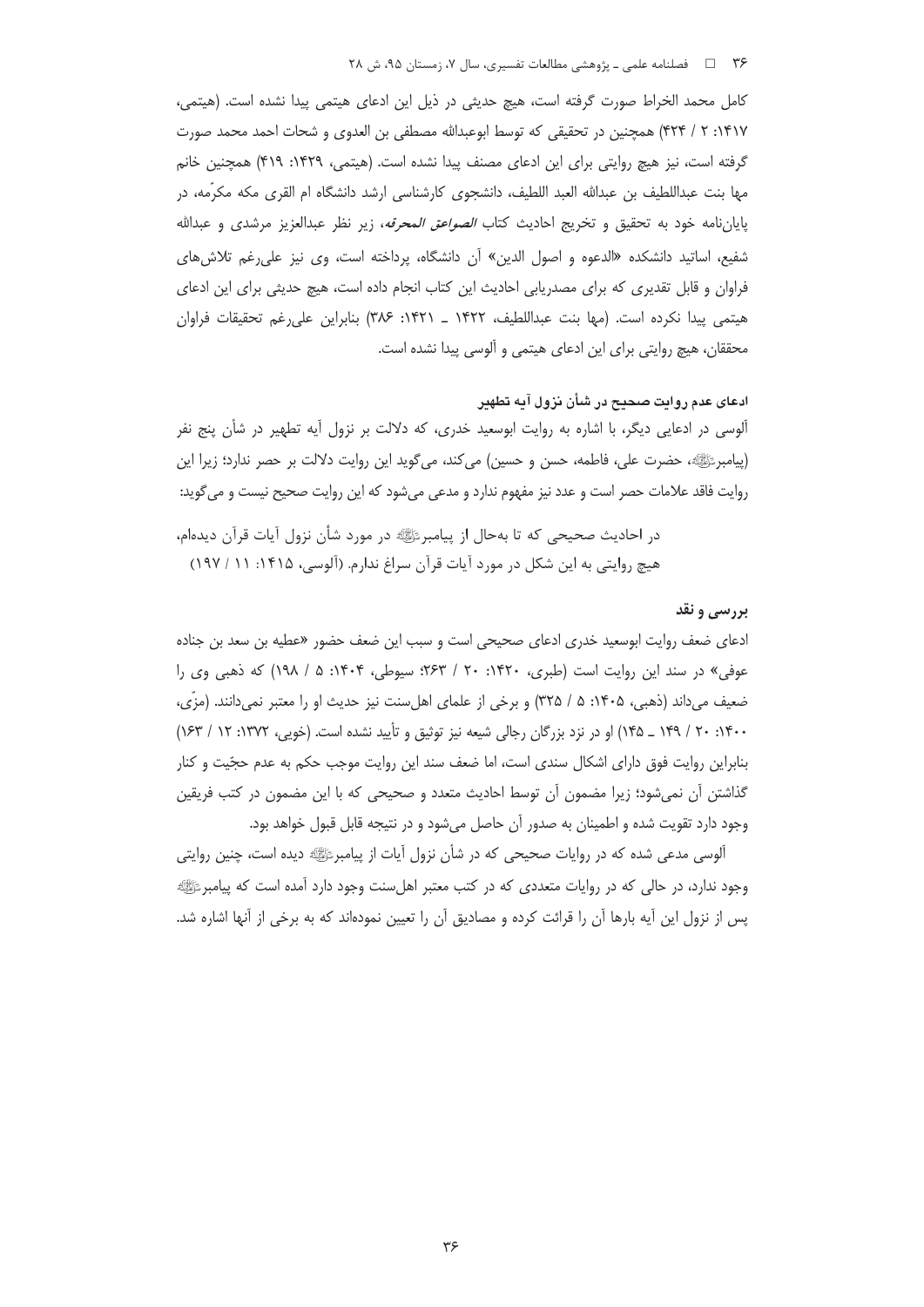همچنین از نظر علمای اهلسنت روایات صحیحی در مورد نزول این آیه وجود دارد، که دلالت میکند بر اینکه پیامبرﷺ از همان ابتدای نزول، همسران خویش را از دایره مصادیق «أهل البیت» خارج دانسته و آن را منحصر در پنج ذات مقدّس دانسته است. بهعنوان نمونه به بیان یکی از این روایات و بررسی تفصیلی سند آن پرداخته مے شود**.** 

حَدَّثَنَا قُتَيبَه قَالَ: حَدَّثَنَا مُحَمَّدُ بْنُ سُلَيمَانَ بْنِ الأَصْبَهَانِي، عَنْ يحْيي بْنِ عُبَيدٍ، عَنْ عَطَاءِ بْنِ أَبِي رَبَاحٍ، عَنْ عُمَرَ بْنِ أَبِي سَلَمَه، رَبِيبِ النَّبِي صَلَّي اللَّهُ عَلَيهِ وَسَلَّمَ قَالَ: «لَمَّا نَزَلَتْ هَذِهِ الآيه عَلَي النَّبِي صَلَّي اللَّهُ عَلَيهِ وَسَلَّمَ «إِنَّمَا يريدُ اللَّهُ لِيذْهِبَ عَنْكمُ الرّجْسَ أَهْلَ البَيتِ وَيطَهِّرَكمْ تَطْهِيرًا» في بَيتِ امسلمه، فَدَعَا فَاطِمَه وَحَسَنًا وَحُسَينًا فَجَلَّلَهُمْ بِكْسَاءٍ و عَلى خَلْفَ ظَهْرِهِ فَجَلَّلَهُ بِكْسَاءٍ ثُمَّ قَالَ: «اللَّهُمَّ هَؤُلَاءِ اهلبيتي فَأَذْهِبْ عَنْهُمُ الرِّجْسَ وَطَهِّرُهُمْ تَطْهِيرًا» قَالَتْ امسلمه: «و أَنَا مَعَهُمْ يا نَبي اللَّهِ» قَالَ: «أَنْتِ عَلَى مَكانِكِ وَأَنْتِ عَلَى خَيرِ». (ترمذي، ١٣٩۵: ۵ / ٢۵١)

# بررسی راویان حدیث

١. محمد بن عيسى بن سوره بن موسى بن الضحاك السلمى ترمذى (م ٢٧٩ ق): ذهبى او را ثقه دانسته و جايگاه وي را بسيار بالا مي<اند و در وصفش ميگويد: «الحَافِظُ، العَلَمُ، الإِمَامُ، البَارعُ». (ذهبي، ١۴٠۵: ١٣ / ٢٧٠) و ابن حجر عسقلانی نیز وی را یکی از بزرگان حدیث و از او بهعنوان امام یاد می کند. (عسقلانی، ۱۳۲۶: ۹/ ۳۸۷) همچنین علمای مختلف دیگری نیز وی را توثیق کردهاند. (مزّی، ۱۴۰۰: ۲۶/ ۲۵۰)

٢. قتيبه بن سعيد بن جميل بن طريف ثقفي (م ٢۴٠ ق): او از راوياني است كه بخارى، مسلم، ابوداود، نسایی، ترمذی و ابنِماجه از وی روایت نقل کردهاند. ذهبی او را توثیق کرده و در وصفش میگوید: «شَیخُ الإِسْلاَمِ المُحَدِّثُ، الإِمَامُ، الثِّقَه، الجَوَّالُ، رَاوِيه الإِسْلاَمِ». (ذهبي، همان: ١١ / ١٣) ابن حجر عسقلاني نيز وي را با عبارت «ثقه ثَبَتٌّ» توثيق نموده است. (عسقلاني، ۱۴۰۶: ۴۵۴)

٣. محمّد بن سليمان بن عبداللّه بن الأصبهاني (م ١٨١ ق): او از راوياني است كه نسايي، ابنِماجه و ترمذي از او روايت نقل كردهاند. احمد بن عبدالله عجلي (م ٢۶١ ق) او را توثيق كرده است. (عجلي، ١۴٠۵: ٢ / ٢٣٩) ابن ابي حاتم (م ٣٢٧ ق) نيز مي گويد: «لا بأس به يكتب حديثه ولايحتجّ به» (رازي، ١٣٧١: ٧ / ٢۶٨) ابن حبان (م ۳۵۴ ق) نیز وی را از جمله ثقات دانسته و عبارت «یخالف ویخطیء» را در موردش به کار می برد (دارمی، ۱۳۹۳: ۹ / ۵۲) و مقصودش این است که حدیثی که منحصر به او نبوده و دیگران نیز بیان کرده باشند، مورد قبول و حجت است. (الباني، ۱۴۱۲: ۵ / ۴۶۶) ذهبي نيز وي را ثقه مي داند و احاديثي كه منحصر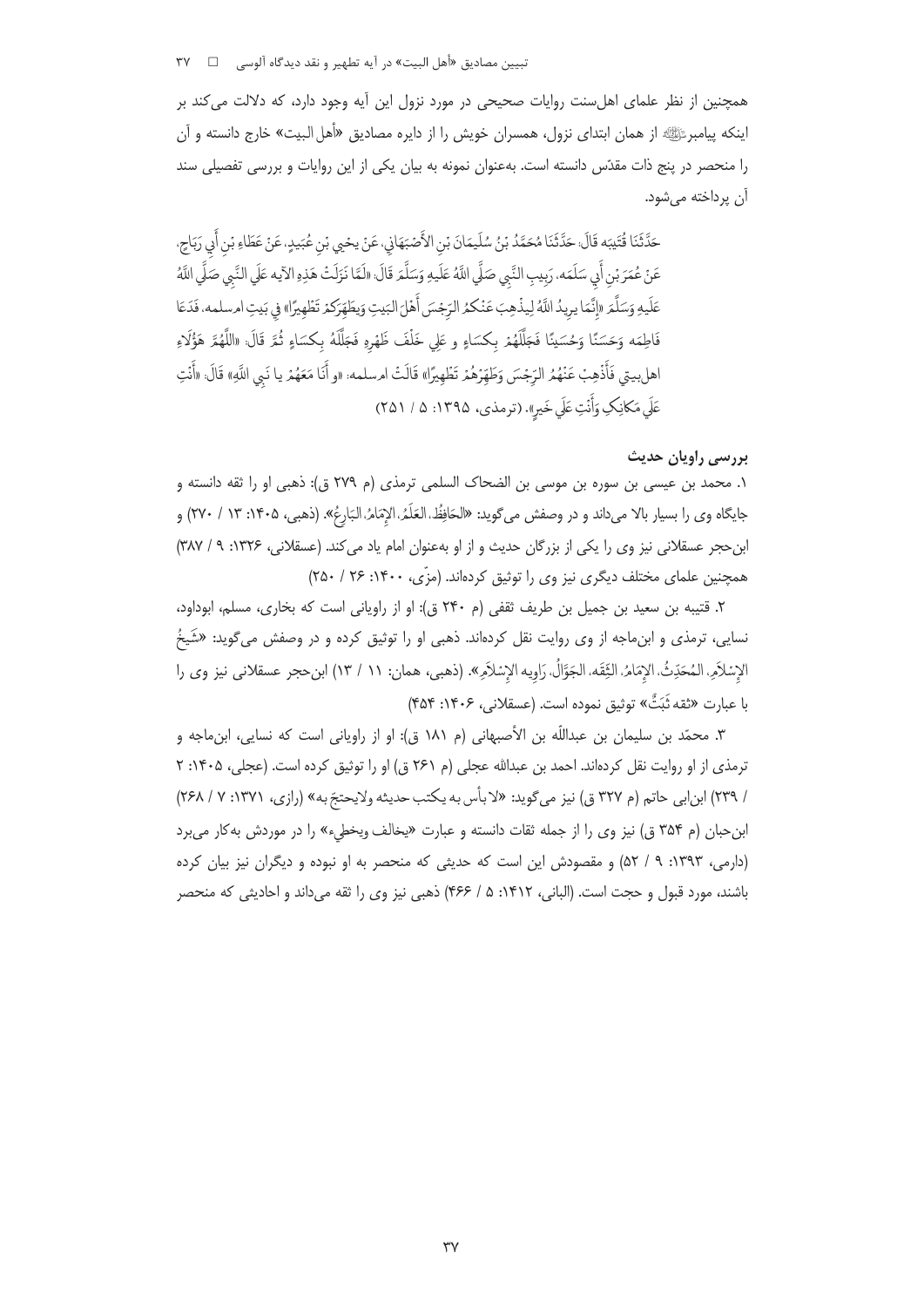به وي نباشند را حجت مي داند. (ذهبي، ۱۴۰۶: ۱۶۲) ابن حجر نيز در موردش مي گويد: «صدوق يخطيء»؛ يعني راستگو است و احاديث او اگر منحصر به نقل او نباشد مقبول و حجّت است. (عسقلاني، ۱۴۰۶: ۴۸۱)

۴. يحيى بن عبيد المخزومي: او از راوياني است كه ابوداود و نسايي از او روايت نقل كردهاند. ذهبي و ابن حجر و همچنین ابن حبان و نسایی نیز وی را توثیق کردهاند. (ذهبی، ۱۴۱۳: ۲ / ۳۷۱: عسقلانی، ۱۳۲۶: ١١ / ٢۵۴؛ دارم,، ١٣٩٣: ۵ / ٤٢٩؛ مزّى، ١٤٠٠: ٣١ / ٤٥۵)

۵. عطاء بن أبي رباح القرشي: وي از راوياني است كه بخاري، مسلم، ابوداود، نسايي، ترمذي و ابنِ اجه از او روايت نقل كردهاند. ذهبي او را ثقه دانسته و از او بهعنوان«الإمَامُ، شَيخُ الإِسْلاَمِ» و «كان حجه إماماكبير الشأن» تعبير مي كند. (ذهبي، ١۴٠۵: ۵ / ٧٨؛ همان، ١٣٨٢: ٣ / ٧٠) ابن حجر عسقلاني نيز وي را ثقه دانسته و با عبارت «ثقه فقيهٌ فاضلٌّ» از او ياد مي كند. (عسقلاني، ۱۴۰۶: ۳۹۱) ابن حبان نيز وي را در زمره ثقات آورده است. (دارمی، ۱۳۹۳: ۵ / ۱۹۸)

۶. عمر بن أبي سلمه: او فرزند امسلمه و پرورش یافته خانه پیامبرﷺ است. بخاری، مسلم، أبوداود، ترمذي، نسايي و ابنِ ماجه از او روايت نقل كردهاند. ذهبي و ابنِ حجر او را صحابي پيامبرﷺ دانستهاند و کلام صحابی در نزد آنها معتبر است و طبق گفته ذهبی وی دو سال قبل از هجرت در حبشه متولد شد. (ذهبی، ۱۴۰۵: ۳ / ۴۰۶: عسقلانی، ۱۴۰۶: ۴۱۳) ابن حبان نیز او را از جمله ثقات میداند. (دارمی،  $(754/7.17)$ 

بنابراین از شش راوی این روایت، پنج راوی ثقه هستند. محمد بن سلیمان نیز راستگو است و روایتش در صورتی که منحصر به وی نباشد مورد قبول است و این روایت منحصر به وی نبوده و از افراد دیگری به سند معتبر نیز نقل شده است. (آجرّی، ۱۴۲۰: ۴ / ۲۰۹۵)` بنابراین همانطور که البانی نیز تصریح نموده است، این روایت صحیح است. (البانی، ۱۴۲۰: ۳۰۶/ ۳۰۶)

#### ادعای عدم دلالت پر حصر

آلوسی بر فرض پذیرش این روایات و اذعان به صحت آنها، منکر دلالت این روایات بر حصر مصادیق «أهل البيت» در اين پنج ذات مقدس است و معتقد است كه اين روايات بيانگر بخشي از مصاديق «أهل البيت» است. (آلوسی، ۱۴۱۵: ۱۱ / ۱۹۷)

١. همه راويان اين روايت معتبر و حديثشان مقبول است و عمره همداني، راوى اصلى اين روايت، نيز كه برخي از علماى اهل سنت هیچ جرح و تعدیلی در مورد وی نیاوردهاند، توسط عجلی توثیق شده است. (عجلی، ۱۴۰۵: ۲ / ۴۵۷).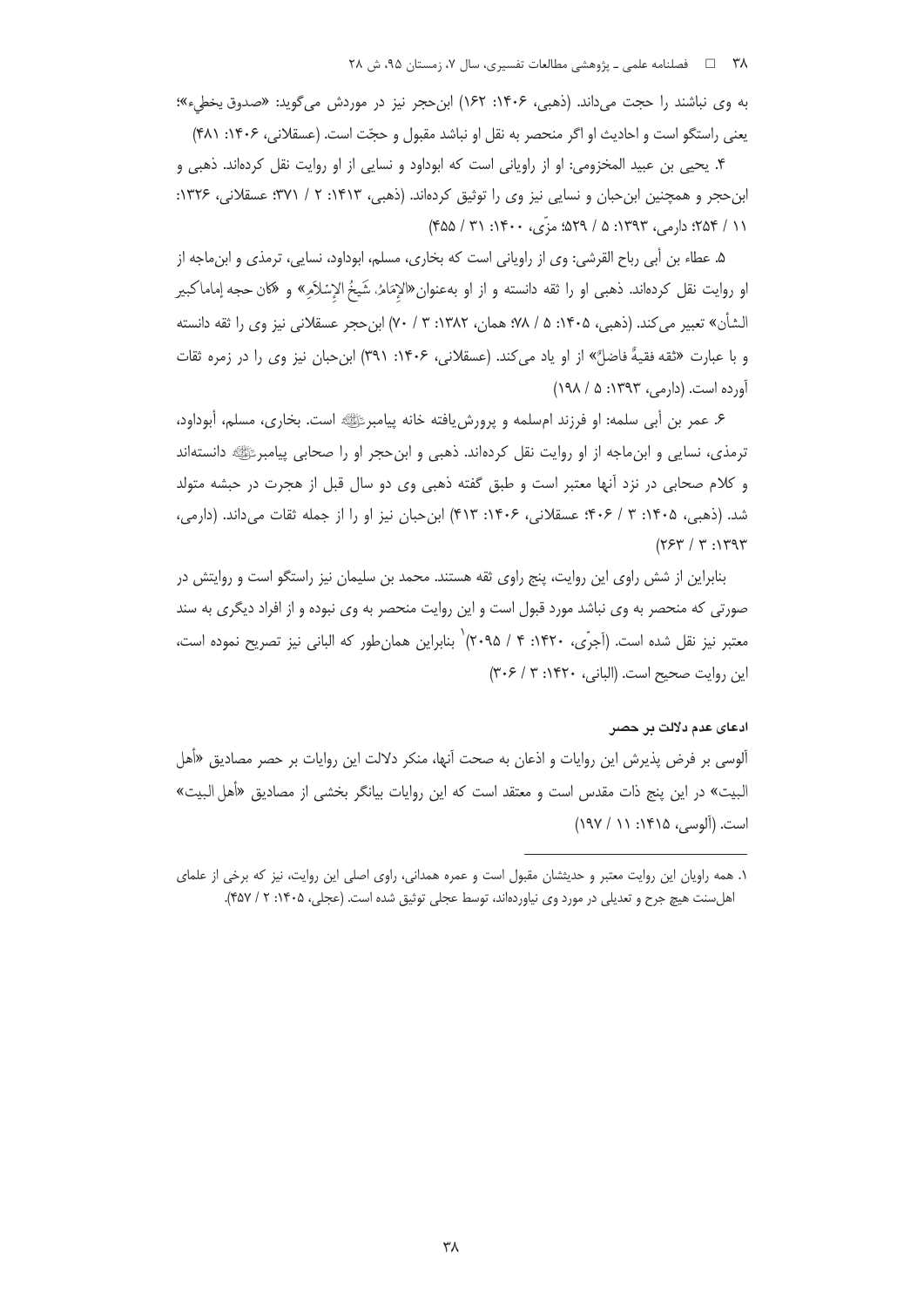### بررسي و نقد

این ادعای آلوسی نیز بی|ساس و باطل است؛ زیرا پیامبرﷺ در روایات متعددی به تبیین مصادیق این آیه پرداختهاند (بنگرید به: تستری، بیiت: ۲ / ۵۴۷ ـ ۵۰۲، ۹ / ۶۹ ـ ۱، ۱۸ / ۳۸۳ ـ ۳۵۹) و نه تنها در هیچ موردی آن را بر اشخاص دیگری، غیر از این ذوات مقدس، تطبیق ندادند بلکه در برخی موارد از ورود دیگران به این دایره نیز جلوگیر*ی* کردند.

پیامبر اکرمﷺ از همان ابتدای نزول آیه اصرار زیادی بر بیان مراد از «أهل البیت» موجود در آن داشتند و طبق روایت أنس بن مالک، پیامبرﷺ به مدت شش ماه هر روز صبح جلوی درب خانه حضرت علیﷺ و فاطمهﷺ می|یستادند و این آیه را قرائت میکردند و اهلخانه را با عبارت «یا أهل البیت» خطاب میفرمودند. (ترمذي، ١٣٩۵: ۵ / ٣۵٢: شيباني، ١۴٢١: ٢١ / ٢٧٣) و طبق روايت ابوسعيد خدري، كه آلوسي آن را يذيرفته است، پیامبرﷺ به مدت هشت ماه این آیه را مقابل خانه حضرت علیﷺ قرائت نمود. (آلوسی، ۱۴۱۵: ۸ / ۵۹۲) از سویی دیگر، با وجود اینکه این آیه در فضیلت «أهل البیت» نازل شده و افتخار بزرگی برای آنها است، اما با این حال، همسران و خویشان نزدیک پیامبرﷺ نه تنها خود را مصداق این آیه ندانستهاند بلکه برخی همسران پیامبرﷺ مانند امسلمه و عایشه به خارج بودنشان از دایره مصادیق این آیه اشاره کردهاند. امسلمه نیز علی رغم اشتیاق زیادی که به حضور در میان اهل کساء و مصادیق «أهل البیت» داشت، .<br>پیامبرﷺ به او اجازه ورود ندادند تا جایی که امسلمه تصریح می کند: «قسمتی از کساء را بالا زدم تا وارد آن شوم اما پیامبرﷺ أن را از دست من كشيد و مانع ورودم شد و فرمود: «إِنَّكِ عَلَى خَيْر». (شيباني، ١۴٢١: ٣۴ / ٣٢٧؛ طبراني، بي تا، ب: ٣ / ۵۳؛ آجرّي، ١۴٢٠: ۵ / ٢٢٠٨)

همچنین عایشه در روایتی، که البانی آن را صحیح دانسته (تبریزی، ۱۹۸۵: ۳ / ۱۷۳۱) میگوید: «خَرَجَ النَّبُّ صَلَّى اللهُ عَلَيْهِ وَسَلَّمَ غَدَاه وَعَلَيْهِ مِرْطٌ مُرَحَّلٌ، مِنْ شَعْرِ أَسْوَدَ فَجَاءَ الْحَسَنُ بْنُ عَلِيّ فَأَدْخَلَهُ ثُمَّ جَاءَ الْحُسَيْنُ فَدَخَلَ مَعَهُ ثُمَّ جَاءَتْ فَاطِمَه فَأَدْخَلَهَا ثُمَّ جَاءَ عَلِيٌّ فَأَدْخَلَهُ ثُمَّ قَالَ: «إِنَّمَا يُرِيدُ اللهُ لِيُذْهِبَ عَنْكُمُ الرِّجْسَ أَهْلَ الْبَيْتِ وَيُطَهّرَكُمْ .<br>تَطْهِيراً». (نيسابوري، بي¤ا، مسلم: ۴ / ١٨٨٣) در اين روايت عايشه تصريح مي كند كه پيامبرﷺ آيه تطهير را فقط بر این افراد تطبیق دادند و با اینکه عایشه در آنجا حضور داشته است اما پیامبرﷺ وی را داخل در عبای خود نکرده و مصداق این آیه ندانسته است. بنابراین با در نظر گرفتن همه این شواهد و قرائن در کنار روایات پیامبرﷺ، بدیهی است که از آن روایات انحصار مصادیق آیه تطهیر در پنج ذات مقدس بدست میآید.

باتوجه به مجموعه گفتار و رفتار پیامبرﷺ در توضیح آیه تطهیر و تبیین مصادیق «أهل البیت»، تفاوت میان معنای لغوی اهل بیت و معنای مراد از آن در این آیه مشخص می شود. (طباطبایی، ۱۴۱۷: ۱۶ / ۳۱۲)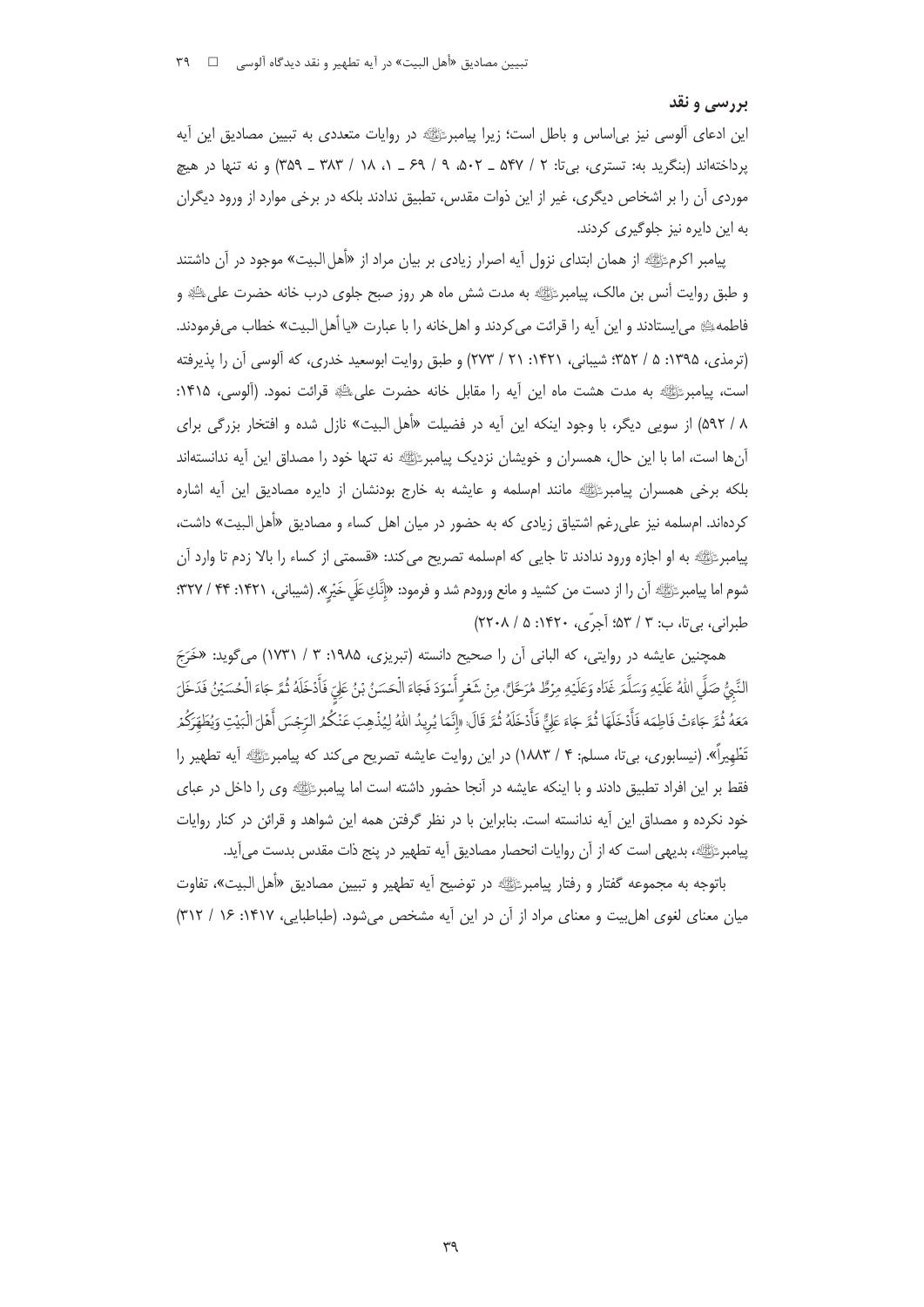آلوسی همان طور که به تفاوت میان معنای لغوی «أهل» و معنای موردنظر از آن در آیه «وَاْمُرْ اَهْلَكَ بِالصَّلٰوةِ وَاصْطَبْرْ عَلَيْهاْ» (طه / ١٣٢) توجه نموده و مصاديق «أهل» موجود در اين أيه را تنها با استناد به يک روايت كه حاكي از مداومت هشت ماهه پيامبر بر قرائت آيه تطهير در مقابل درب خانه حضرت على اللهِ است، منحصر در حضرت علي، فاطمه، حسن و حسينﷺ هم دانسته است (آلوسي، ١۴١۵: ٨ / ٥٩٢) و همچنين میان معنای اصطلاحی «اهل بیت» و معنای موردنظر از آن در روایت ثقلین تفاوت قائل شده و واژه «اهل بیت» موجود در روایت ثقلین را مختص ّ به عده خاصی از نزدیکان پیامبرﷺ دانسته است (همان: ۱۱ / ۱۹۷)، باید به تفاوت ميان اين دو معنا در مورد «أهل البيت» موجود در آيه تطهير نيز توجه ميiمود.

شایان ذکر است که پذیرش منحصر بودن مصادیق «أهل البیت» در اصحاب کساء موجب نفی ارتباط این آيه با آيات قبل و بعد از خود، كه همسران پيامبرﷺ را مورد امر و نهي قرار داده است، نمي شود و اين آيه در مقام تعلیل برای امر و نهی همسران پیامبرﷺ وارد شده است؛ یعنی دلیل اینکه خدای متعال همسران پیامبرﷺ را بهطور خاص مورد امر و نهی قرار میدهد و به آنها توجه ویژهای می کند این است که آنها مرتبط با ذوات مقدسی هستند که در اوج پاکی و عصمت قرار دارند بهگونهای که خدا نمی خواهد حتی بهخاطر گناه و اشتباه اشخاص مرتبط با این ذوات مقدس، آلودگی و عیبی به آنها برسد. بنابراین خدا می فرماید شما مانند زنان دیگر نیستید؛ زیرا شما با اهل بیت عصمت و طهارت مرتبط هستید و باید بیش از ديگران مراقب رفتار خود باشيد؛ چرا كه خطا و گناه شما موجب كسر شأن اين ذوات مقدس مىشود. (مظفر، ۱۴۲۲: ۴ / ۳۷۳) خداوند با این اًیه میان اهالی خانه ظاهری و مادی پیامبرﷺ و اهالی خانه معنوی و در اوج پاکی و عصمت پیامبرﷺ رابطه ایجاد کرده است و این آیه در موضع حقیقی و وحیانی خود قرار دارد و هیچ تغییر و جابجایی صورت نگرفته است. (صادقی، ۱۳۶۵: ۲۴ / ۱۱۲)

#### نتىجە

از آنچه گذشت می توان چنین نتیجه گرفت که مراد از «أهل البیت» در آیه تطهیر، پیامبرﷺ و حضرت علی، فاطمه، حسن و حسنﷺ است و مصادیق این آیه منحصر در این پنج ذات مقدّس است و پیامبرﷺ هیچ شخص دیگری را در دایره مصادیق آن داخل نفرموده است. تمسک به سیاق، که توسط آلوسی در مصداق یابی «اُهل البیت» صورت گرفته است و به مقتضای آن همسران و دیگر فرزندان و نزدیکان ييامبرﷺ را داخل در مصاديق اين آيه دانسته است، در مورد اين آيه صحيح نيست؛ چرا كه علماي تفسير، در جایی که روایتی از پیامبرﷺ در ذیل آیه وجود داشته باشد، روایات پیامبرﷺ را مقدّم بر تمسّک به سیاق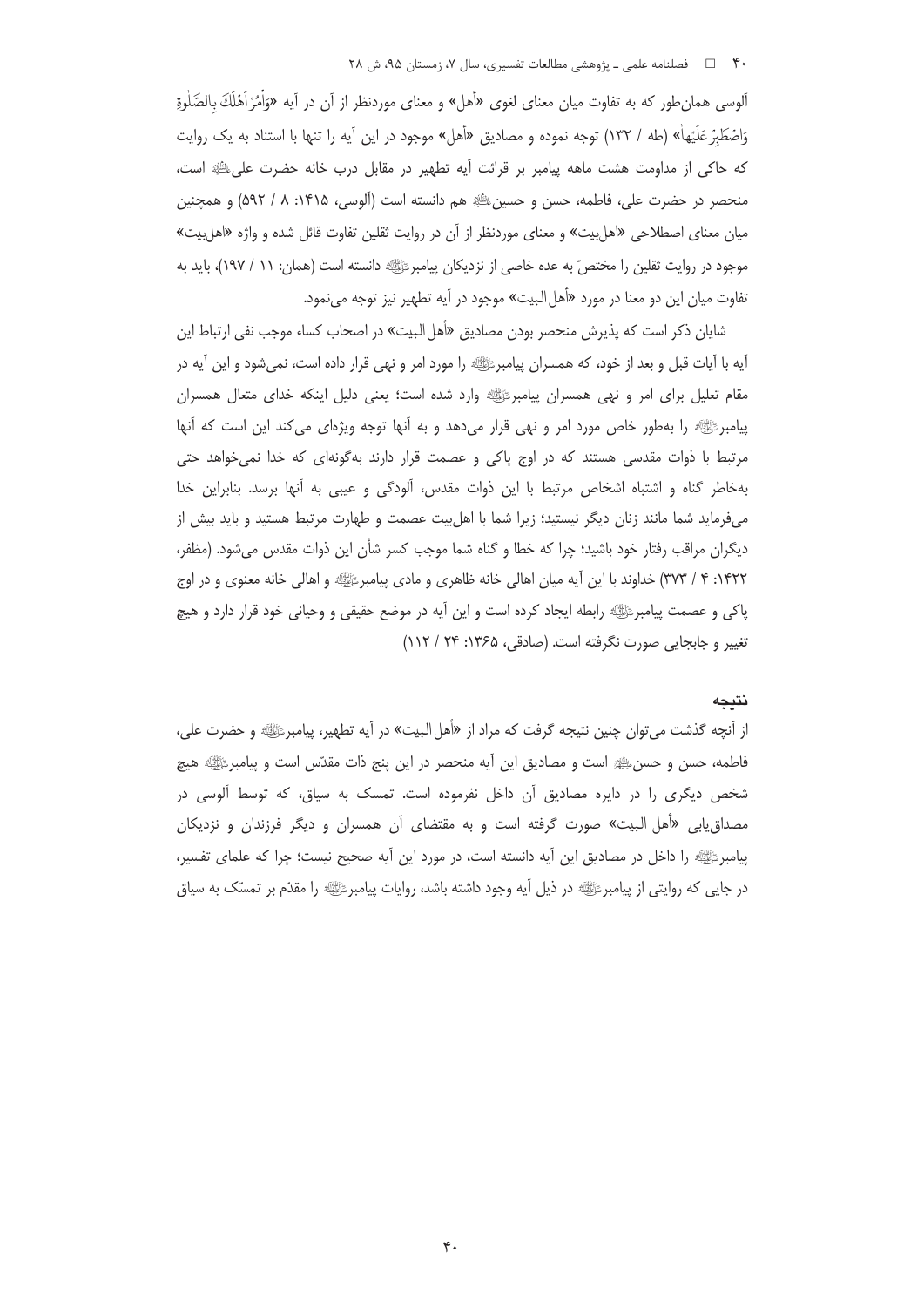أيات مىدانند.

-دار الفكر.

پیامبر اکرمﷺ از ابتدای نزول این أیه با صراحت کامل به تبیین مصادیق «اْهل البیت» در اصطلاح قرآنی مقصود در این آیه، پرداختند و طبق احادیث متواتری که در کتب فریقین وجود دارد و از نظر علماء اهلسنت صحیح دانسته شدهاند، آن را محصور در اهلکساء (پیامبرﷺ، حضرت علی، فاطمه، حسن و حسنﷺ) دانستهاند و همانطور که برخی همسران پیامبرﷺ نیز تصریح کردهاند، آن حضرت هیچ یک از همسران خود را مصداق این آیه ندانستند. پیامبرئی ایه بارها این آیه را در مورد این ذوات مقدس (حضرت علی، فاطمه، حسن و حسنﷺ هم) تلاوت نمودند و در طول ماههای متعددی به تطبیق این آیه بر آنها اقدام نمودند تا جای هیچ شک و تردیدی باقی نماند. پیامبر اکرمﷺ در مواردی، اشخاص دیگری را نیز از اهل خود بهشمار آوردهاند که در این گونه موارد این لفظ را در معنای لغوی آن بهکار بردهاند و هیچ ربطی بهمعنای مقصود از آن در این آیه شریفه ندارد.

**dMe \) ` O(^\_&** - **-** --)C2"#-#oG-%
 -)(-W#- -**) K**- - -)
><-)(- nB -@ **fU&2!M)-!&8 )62C**- -- 2--2" --:
@;"#-/01"#-#-, 
(-:
Z "#- ->"# **f U& 2 !M) - !&8 ) 62C**- ---AAAAAAAAAAAAAA pG"# #- \$-6# -\$# (#--->"# q2<- \$ **fU&2!M)-!&8 )62C**- ---AAAAAAAAAAAAAA --:" "# :>7-, 
(-)><-\C-<# c;"# :01oG-**1\_\*.:%g!"#**- - -)G"# \*4-4"# -c;"#-#oG-**!)Lc \R +&+**- ----AAAAAAAAAAAAAA --)C2"# #oG-E#e-H2G-)(-S -**?"W
)\***- ---<=-4'\*# -, -A
(-X-A
-B-A -A\* -A
-**!h&.h
e!h"h"**- - -6-A
<2(=->"4# -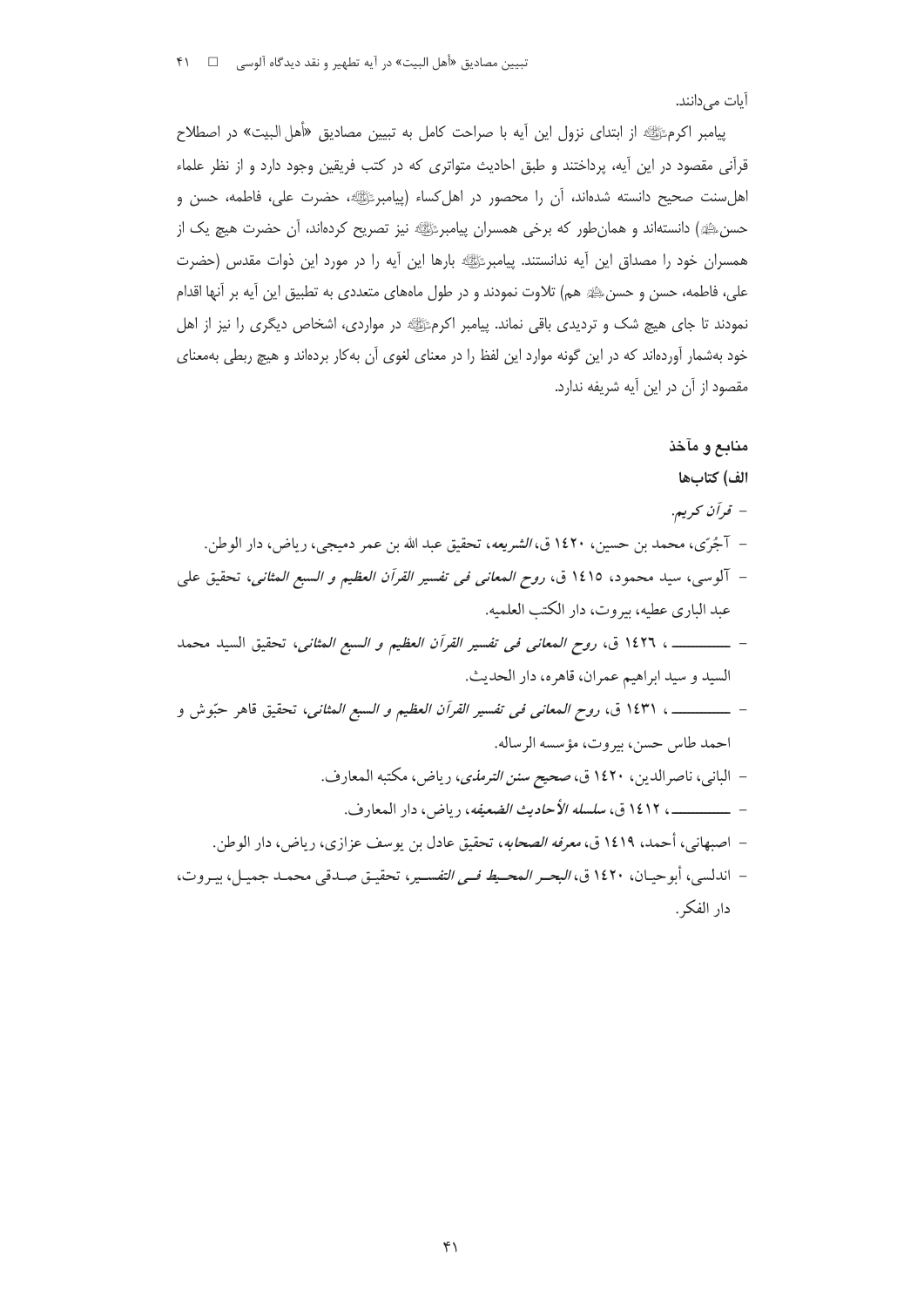- ۴۲ هـ المسلم علمي ـ پژوهشي مطالعات تفسيري، سال ۰۷ زمستان ۹۵، ش ۲۸
- بخاري، محمد بن إسماعيل، ١٤٢٢ ق، صحي*ح البخاري*، تحقيق محمد زهير بن ناصر الناصر، بيروت، دار طوق النجاه.
- بغدادي، عبدالباقي، ١٤١٨ ق، مع*جم الصحابه*، تحقيق صلاح بن سالم مصراتي، مدينه، مكتبه الغرباء الأثريه.
- بيضاوى، عبدالله، ١٤١٨ ق، *أنوار التنزيل وأسرار التأويل*، تحقيق محمد عبدالرحمن المرعشلي، بيروت، دار إحياء التراث العربي.
	- بيهقي، أحمد، ١٤٢٤ ق، *السنن الكبرى*، تحقيق محمد عبدالقادر عطا، بيروت، دار الكتب العلميه.
- تبريزي، ابوعبدالله، ١٩٨٥، م*شكاه المصابيح*، تحقيق ناصر الدين الألباني، بيروت، المكتب الإسلامي.
- ترمذي، محمد بن عيسى، ١٣٩٥ ق، *سنن الترمذي*، تحقيق أحمد محمد شاكر و ديگران، مصر، مطبعه مصطفى اليابي الحلبي.
- تسترى، نورالله، بي تا، *إحقاق الحق وإزهاق الباطل*، تعليقات شهاب الدين مرعشي نجفي، قم، كتابخانه آيت الله مرعشي.
	- جوزيه، ابن قيم، بي تا، *بدائع الفوائد*، بيروت، دار الكتاب العربي.
		- حيدري، كمال، ١٤٢٤ ق، *العصمه*، قم، دار فراقد.
	- خويبي، سيد ابو القاسم، ١٣٧٢، معجم *رجال الحديث*، قم، نشر الثقافه الاسلاميه.
	- دارمي، محمد بن حبان، ١٣٩٣ ق، *الثقات*، حيدرآباد دكن، دائره المعارف العثمانيه.
- دمشقي، إسماعيل بن عمر، ١٤١٩ ق، تفسير *القرآن العظيم*، تحقيق محمدحسين شمس الدين، بيروت، دار الكتب العلميه.
- 
- ـــــــــــــــ ، ١٤٠٥ ق، *سير أعلام النبلاء*، تحقيق گروهي از محققان، زير نظر شعيب الأرناؤوط، بيروت، مؤسسه الرساله.
- \_\_\_\_\_\_\_\_\_ ، ١٤٠٦ ق، ذكر أسم*اء من تكلم فيه وهو موثّق،* تحقيق محمد شكور بن محمود المباديني، زرقاء، مكتبه المنار.
	- \_\_\_\_\_\_\_\_ ، ١٤١٣ ق، *الكاشف*، تحقيق: محمد عوامه و أحمد محمد نمر الخطب، جده، دار القيله.
		- \_\_\_\_\_\_\_\_\_\_ ، ٢٠٠٣ م، ت*اريخ الإسلام*، تحقيق: بشار عوّاد معروف، بيروت، دار الغرب الإسلامي.
		- رازي، عبدالرحمن، ١٣٧١ ق، *الجرح والتعديل*، حيدرآباد دكن، مجلس دائره المعارف العثمانيه.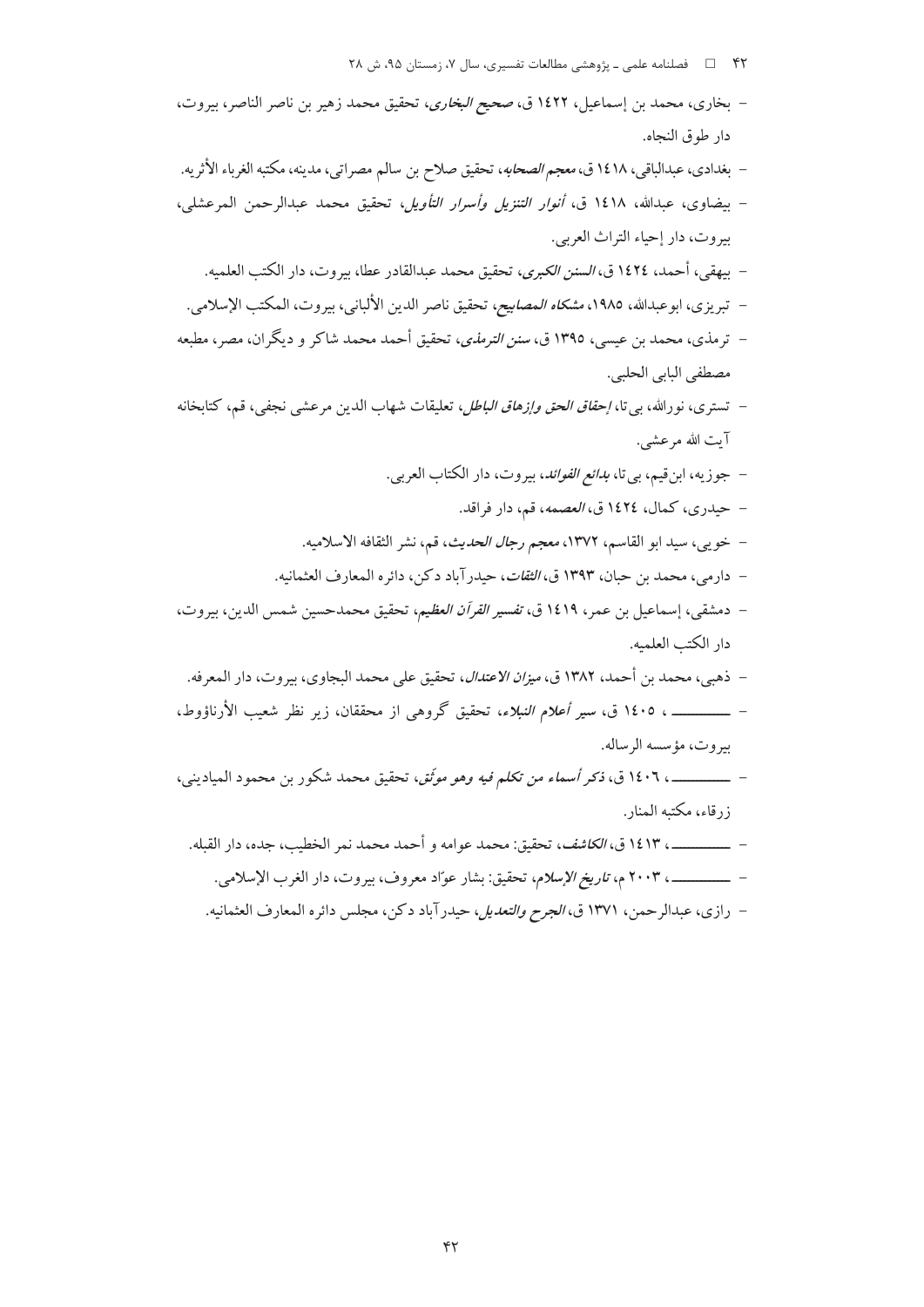| – رازی، أبوبکر، ۱٤۱٥ ق، <i>أحکام القرآن</i> ، تحقیق عبد السلام محمد علی شاهین، بیروت، دار الکتب                     |
|---------------------------------------------------------------------------------------------------------------------|
| العلميه.                                                                                                            |
| –  راوندي، قطب الدين، ١٤٠٩ ق، <i>الخرائج و الجرائح</i> ، قم، مؤسسه امام مهديﷺ.                                      |
| – زركشى، محمد، ١٣٧٦ ق، <i>البرهان فى علوم القرآن</i> ، تحقيق محمد أبوالفضل إبراهيم، بيروت،                          |
| دار إحياءالكتب العربيه.                                                                                             |
|                                                                                                                     |
| –  سيوطى، عبدالرحمن، ١٤٠٤ق، <i>الدر المنثورفى التفسير بالمأثور</i> ، قم، كتابخانه آيه الله مرعشى.                   |
| – ـــــــــــــــــــــ، ١٣٩٤ ق، <i>الإتقان في علوم القرآن</i> ، تحقيق محمد أبوالفضل إبراهيم، قاهره، الهيئه المصريه |
| العامه للكتاب.                                                                                                      |
| –  شيبانى، أحمد بن حنبل، ١٤٠٣ ق، <i>فضائل الصحابه</i> ، تحقيق وصى الله محمد عباس، بيروت، مؤسسه                      |
| الرساله.                                                                                                            |
| – ـــــــــــــــــــــ، ١٤٢١ ق، <i>مسند الإمام أحمد بن حنبل</i> ، تحقيق شعيب الأرناؤوط و ديگران، بيروت،            |
| مؤسسه الرساله.                                                                                                      |
| –  صادقی تهرانی، محمد، ١٣٦٥ <i>، الفرقان فی تفسیر القرآن بالقرآن و السنه</i> ، قم، فرهنگ اسلامی.                    |
| –  طباطبایی، سید محمدحسین، ۱۶۱۷ ق، <i>المیزان فی تفسیر القرآن</i> ، قم، دفتر انتشارات اسلامی.                       |
| – طبراني، سليمان، بي¤ا الف، <i>المعجم الأوسط</i> ، تحقيق طارق بن عوض الله و عبد المحسن بن إبراهيم                   |
| الحسيني، قاهره، دار الحرمين.                                                                                        |
| –  طبراني، سليمان، بي تا ب، <i>المعجم الكبير</i> ، تحقيق حمدي بن عبد المجيد السلفي، قاهره، مكتبه ابن تيميه.         |
| –  طبرسي، فضل بن حسن، ١٣٧٢، <i>مجمع البيان لعلوم القرآن</i> ، تحقيق محمدجواد بلاغي، تهران، ناصر خسرو.               |
| –  طبرى، محب الدين، ١٣٥٦ ق، <i>ذخائر العقبى في مناقب ذوى القربي</i> ، قاهره، مكتبه القدسى.                          |
| – طبرى، محمد بن جرير، ١٤٢٠ ق، <i>جامع البيان في تفسير القرآن</i> ، تحقيق أحمد محمد شاكر، بيروت،                     |
| مؤسسه الرساله.                                                                                                      |
| – طحاوى، أحمد، ١٤١٥ ق، <i>شرح مشكل الأثار</i> ، تحقيق شعيب الأرنؤوط، بيروت، مؤسسه الرساله.                          |
|                                                                                                                     |

- طوسى، محمد بن حسن، بي تـا، *التبيــان فــي تقســير القـرآن*، تحقيـق احمـد قصـيرعاملي، بيـروت، دار احياءالتراث العربي.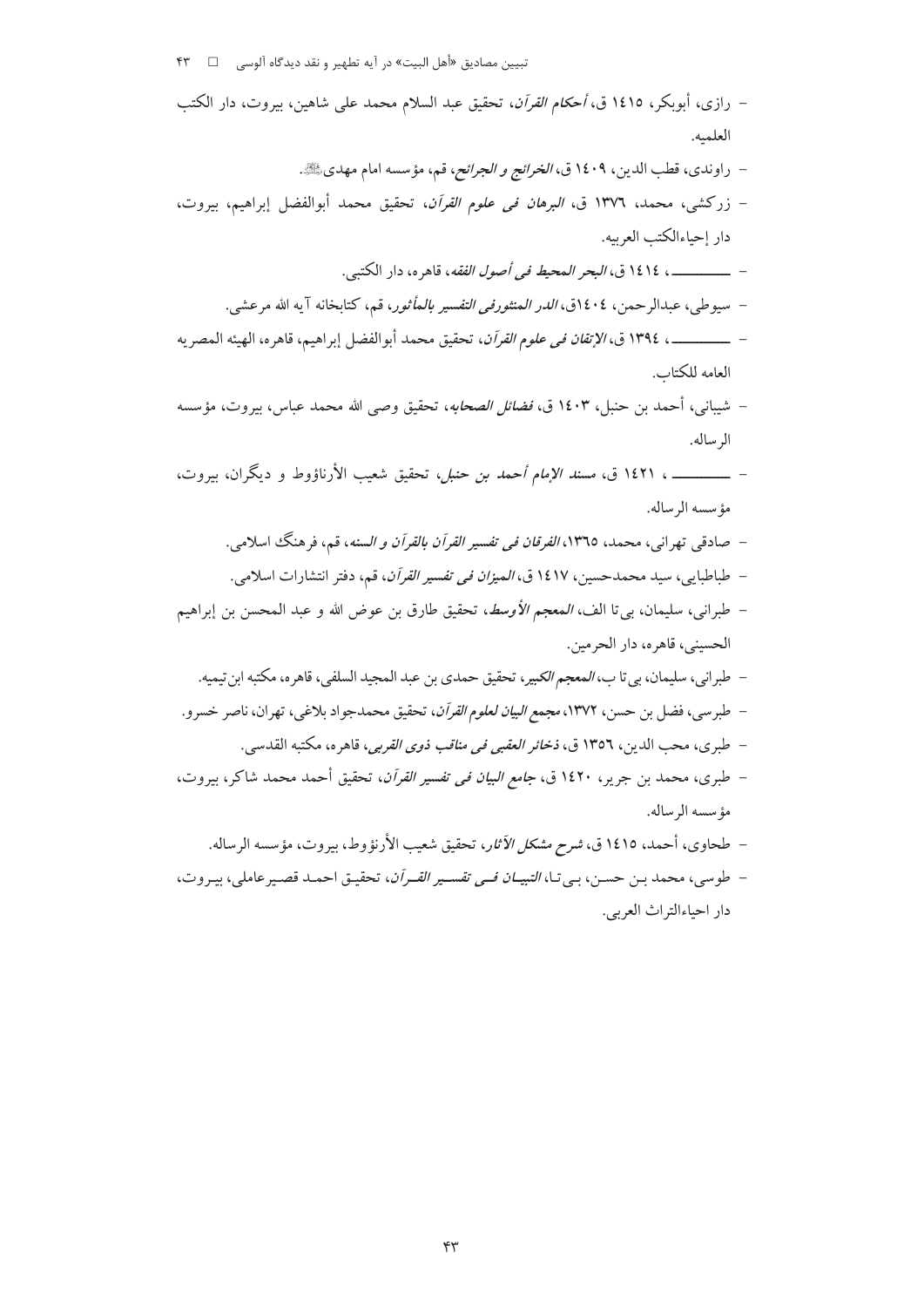| طوفي، سليمان بن عبد القوى، ١٤٠٧ ق، <i>شرح مختصر الروضه</i> ، تحقيق عبدالله بن عبد المحسن                                                                          |
|-------------------------------------------------------------------------------------------------------------------------------------------------------------------|
| التركي، بيروت، مؤسسه الرساله.                                                                                                                                     |
| عجلي، أحمد، ١٤٠٥ ق، <i>معرفه الثقات</i> ، تحقيق عبدالعل <sub>ى</sub> ام البستوى، مدينه، مكتبه الدار.                                                              |
| –  عسقلاني، ابن حجر، ١٣٢٦ ق، ت <i>هذيب التهذي</i> ب، هند، دائره المعارف النظاميه.                                                                                 |
| ــــــــــــــــــــــ ١٤٠٦ ق، <i>تقريب التهذيب</i> ، تحقيق: محمد عوامه، سوريه، دار الرشيد.                                                                       |
| –  ــــــــــــــــــــ، ٢٠٠٢ م، <i>لسان الميزان</i> ، تحقيق عبدالفتاح أبوغده، بيروت، دار البشائر الإسلاميه.                                                      |
| – قرطبی، محمد، ١٣٨٤ ق، <i>الجامع لأحكام القرآن</i> ، تحقيق أحمدالبردون <sub>ی</sub> و إبراهيم أطفيش، قاهره،                                                       |
| دار الكتب المصريه.                                                                                                                                                |
| –  قزوینی، امیر محمد، ۱٤۲۰ ق، <i>الآلوسی و التشیع</i> ، قم، مرکز الغدیر.                                                                                          |
| –  قزوینی، محمد بن ماجه، بیتا، <i>سنن ابن.اجه</i> ، تعلیقات ناصرالدین البانی، ریاض، مکتبه المعارف.                                                                |
| مزّی، یوسف بن عبدالرحمن، ۱٤۰۰ ق، <i>تھذیب الکمال</i> ، تحقیق بشارعواد معروف، بیروت، مؤسسه                                                                         |
| الرساله.                                                                                                                                                          |
|                                                                                                                                                                   |
|                                                                                                                                                                   |
| ·  مظفر، محمد حسن، ١٤٢٢ ق، <i>دلائل الصدق</i> ، قم، موسسه آل البيتﷺ.<br>–  موصلی، أبویعلی، ١٤٠٤ ق، <i>مسند أبی یعلی</i> ، تحقیق حسین سلیم أسد، دمشق، دار المأمون. |
| مها بنت عبداللطيف بن عبدالله العبداللطيف، موضوع پايان نامه: <i>"الصواعق المحرقه على أهل الرفض</i>                                                                 |
|                                                                                                                                                                   |
| والضلال والزندقة"من اول خلافه عمربن الخطاب إلى نهايه الفصل الأول من الآيات الوارده فيهم و                                                                         |
| <i>شرحها</i> ، استاد راهنما: عبدالعزیزالمرشدی وعبدالله شفیع، دانشگاه ام القری، دانشکده الدعوه و اصول<br>الدين، مكه، سال تحصيلي: ١٤٢٢ ـ ١٤٢١ ق.                    |
|                                                                                                                                                                   |
| نجاشی، احمد، ۱۶۰۷ ق، <i>رجال النجاشی</i> ، تصحیح موسی شبیری زنجانی، قم، دفتر انتشارات اسلامی.                                                                     |
| نخبه من علماء التفسير، ١٤٣١ ق، <i>التفسير الموضوعى لسور القرآن الكريم</i> ، زيرنظر مصطفى مسلم،<br>شارقه، جامعه الشارقه.                                           |
| نسفی، عبدالله، ۱۶۱۹ ق، <i>مدارک التنزیل</i> ، تحقیق یوسف علی بدیوی، بیروت، دار الکلم الطیب.                                                                       |

- نيسابوري، أبوعبدالله، بي تا، *المستدرك على الصحيحين*، بيروت، دارالمعرفه. – نیسابوری، مسلم بن حجاج، بیbتا، صحیح مس*لم،* تحقیق محمدفؤاد عبدالباقی، بیروت، دار إحیاء
	- التراث.